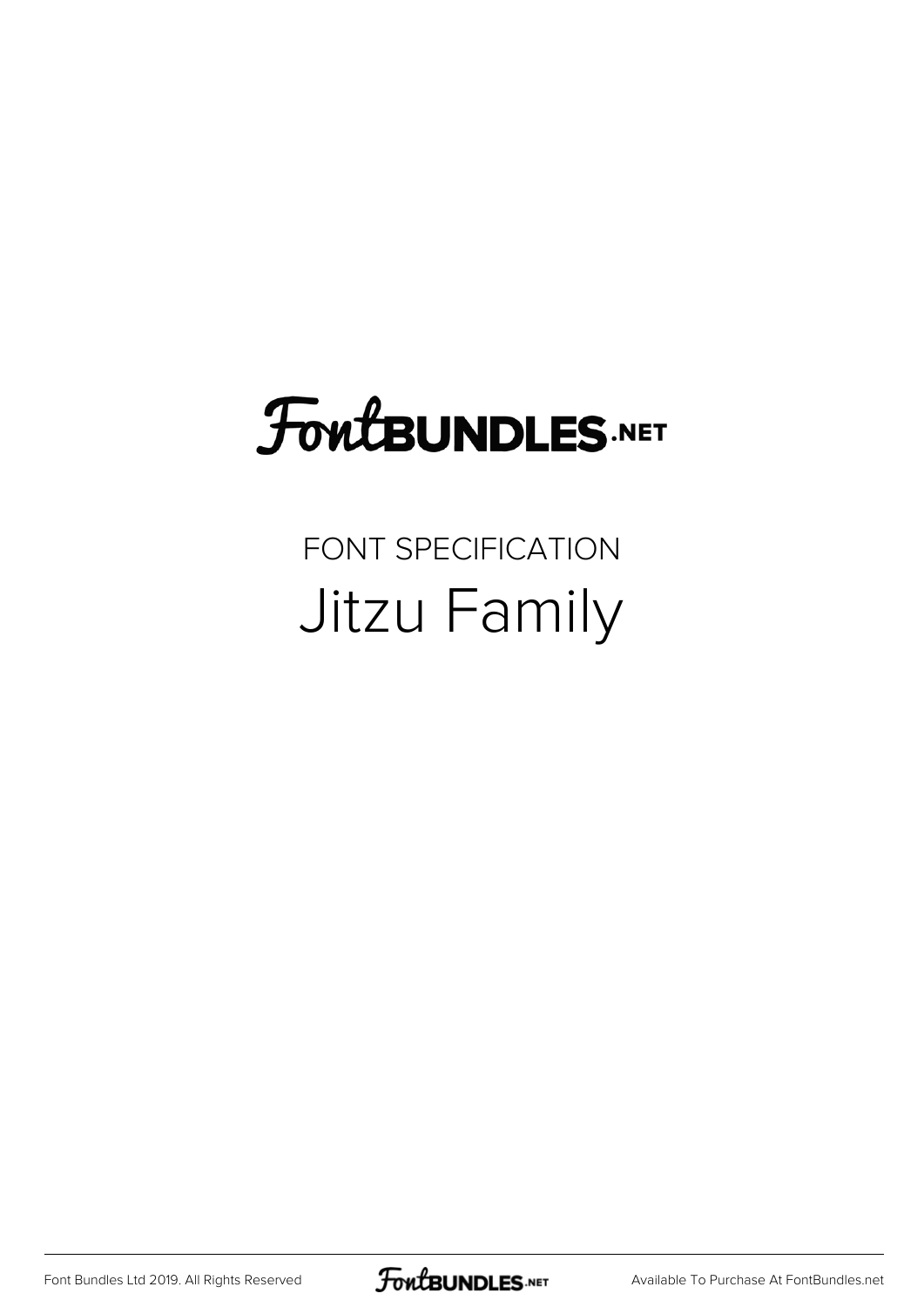### Jitzu Swash Black - Regular

**Uppercase Characters** 

**ABC DE TO HIL MODQ REFUNDERTZ** 

Lowercase Characters

abcdefghijklmnopq r s t uv wxy z

**Numbers** 

*01 234 567 89* 

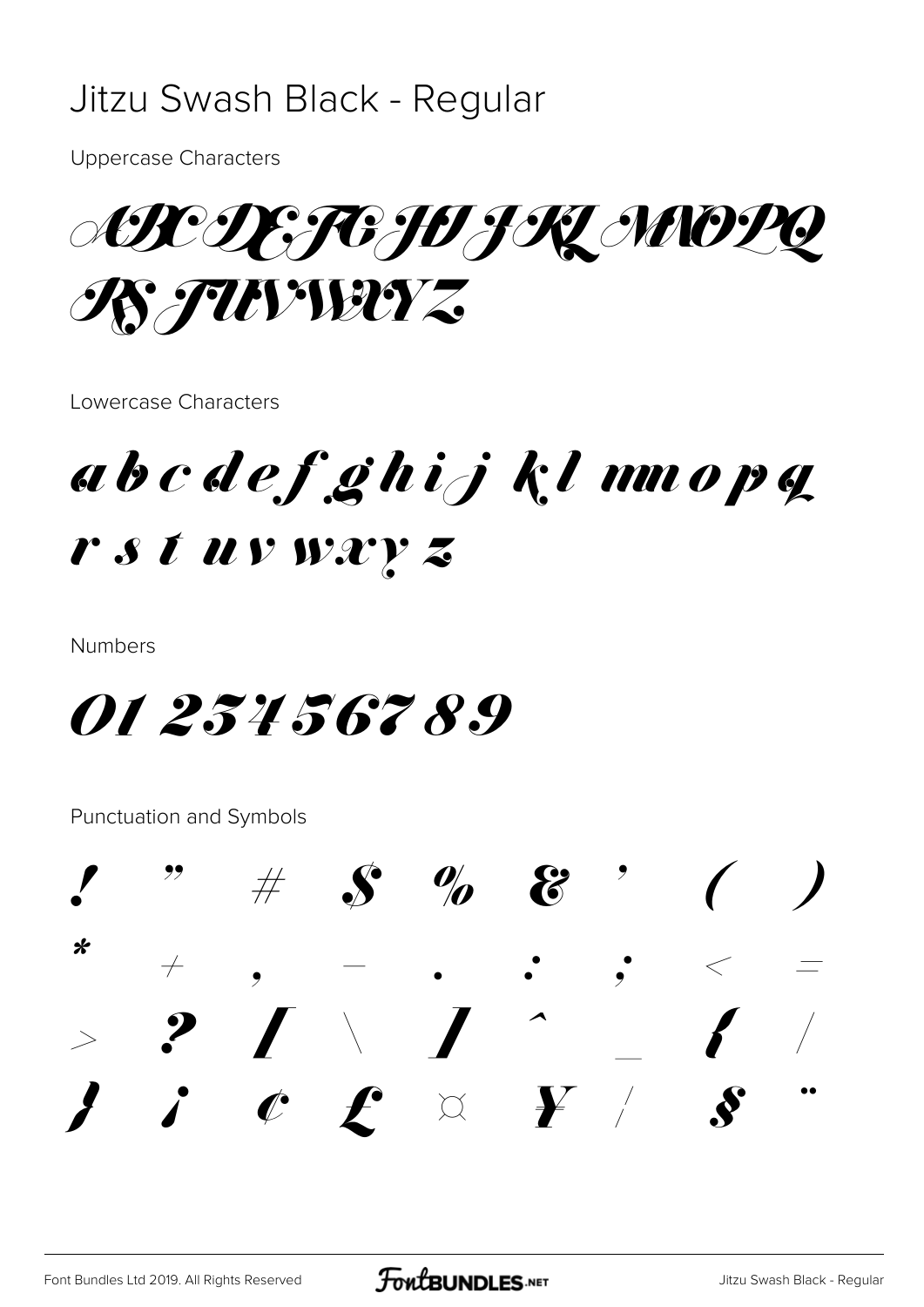© ª « ¬ ® ¯ ° ±  $2 \quad 3 \quad 2 \quad 1$  $\frac{1}{2}$   $\frac{1}{2}$   $\frac{5}{4}$ 

 $\dot{\mathscr{A}}$   $\dot{\mathscr{A}}$   $\dot{\mathscr{A}}$   $\dot{\mathscr{A}}$   $\dot{\mathscr{A}}$   $\dot{\mathscr{C}}$   $\dot{\mathscr{E}}$  $\acute{\mathcal{E}}\, \, \hat{\mathcal{E}}\, \, \ddot{\mathcal{G}}\, \, \dot{\mathcal{I}}\, \, \dot{\mathcal{J}}\, \, \ddot{\mathcal{J}}\, \, \ddot{\mathcal{J}}\, \, \ddot{\mathcal{J}}\, \, \ddot{\mathcal{J}}\, \, \ddot{\mathcal{J}}\,$  $\dot{\boldsymbol{\vartheta}}$   $\acute{\boldsymbol{\vartheta}}$   $\hat{\boldsymbol{\vartheta}}$   $\ddot{\boldsymbol{\vartheta}}$   $\ddot{\boldsymbol{\vartheta}}$   $\times$   $\boldsymbol{\vartheta}$   $\dot{\boldsymbol{u}}$   $\dot{\boldsymbol{u}}$  $\hat{\bm{\mathit{u}}}$   $\dot{\bm{\mathit{v}}}$   $\hat{\bm{\mathit{v}}}$   $\bm{\mathit{b}}$   $\dot{\bm{\mathit{a}}}$   $\dot{\bm{\mathit{a}}}$   $\hat{\bm{\mathit{a}}}$   $\bm{\mathit{a}}$ ä å ç è é ê ë ì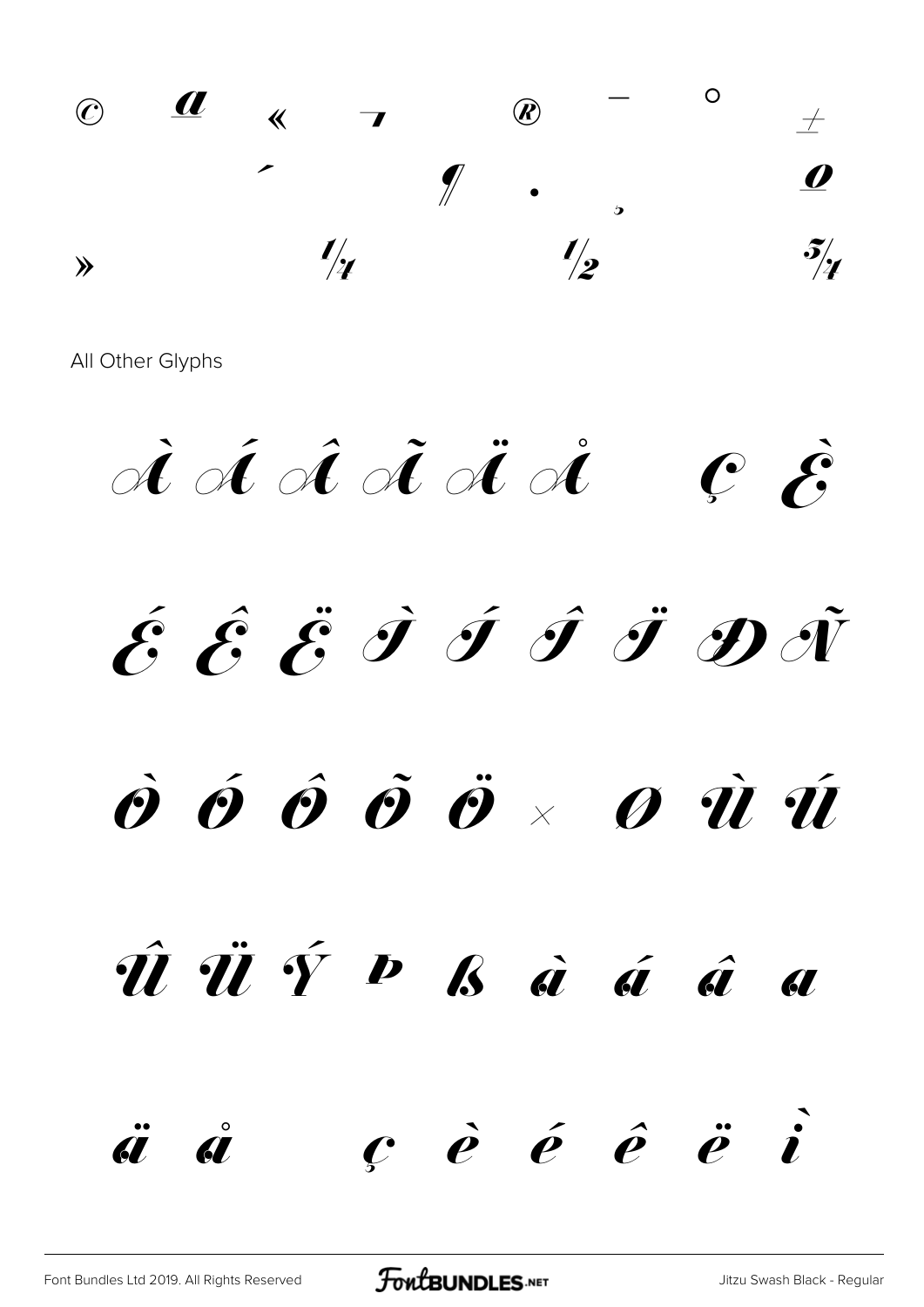# í î ï ð ñ ò ó ô õ  $\ddot{o}$   $\div$   $o$   $\dot{u}$   $\acute{u}$   $\ddot{u}$   $\ddot{u}$   $\acute{y}$   $\dot{p}$

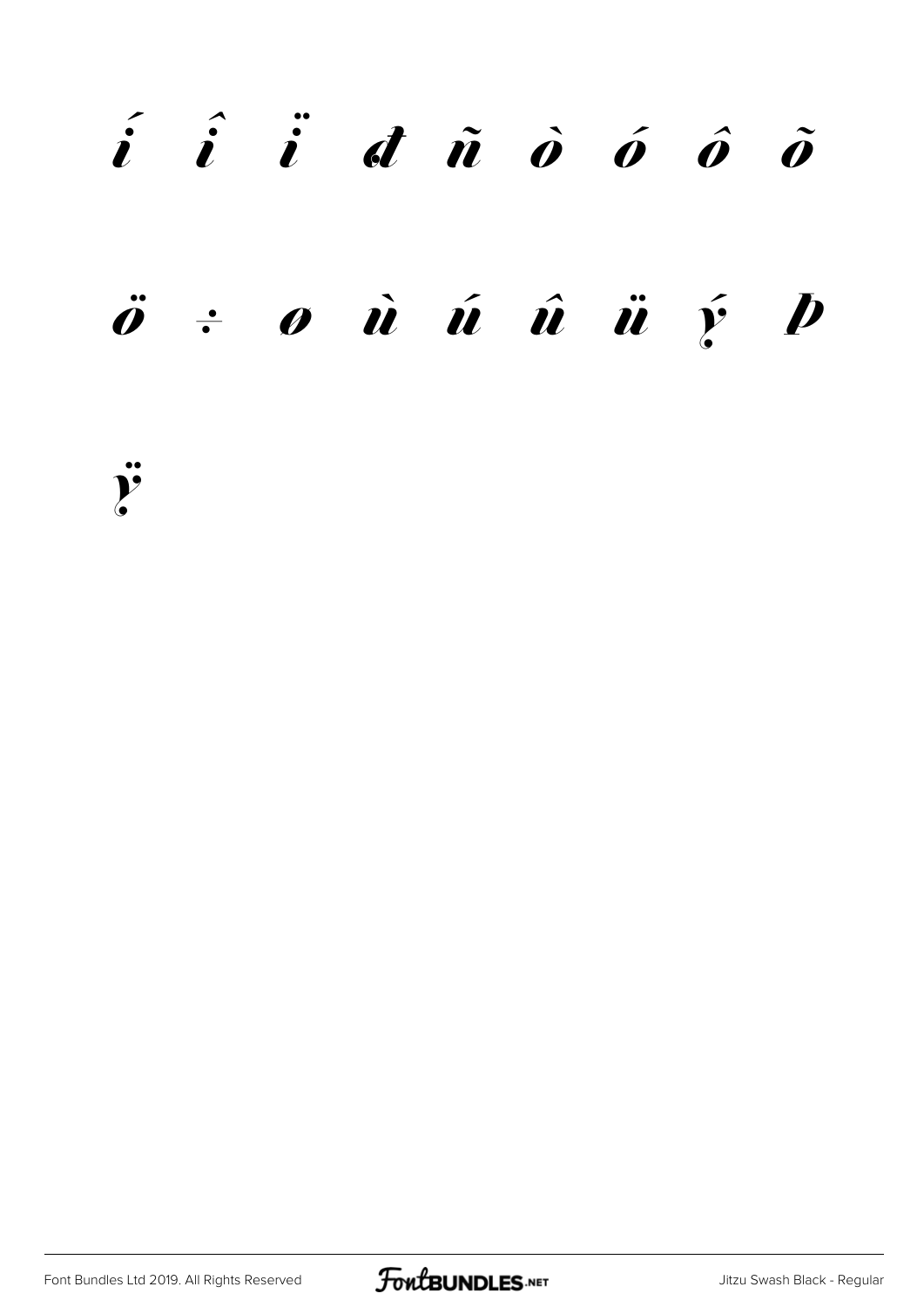### Jitzu Swash Bold - Regular

**Uppercase Characters** 

ARDE TO JO JRZ MOPQ **REFUNDETZ** 

Lowercase Characters

abcdefghijklmnopq r s t uv wxy z

**Numbers** 

*01 234 567 89* 

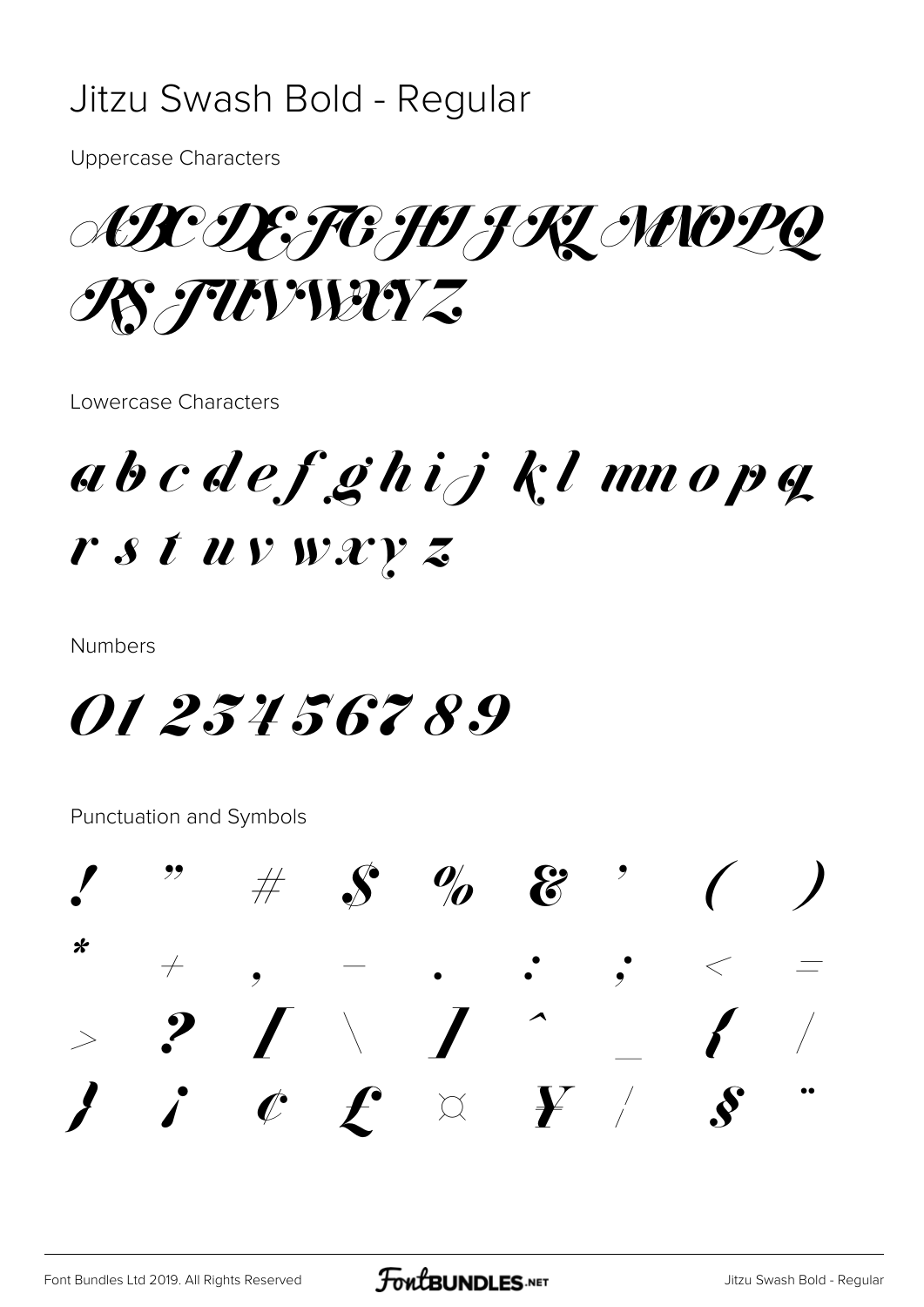© ª « ¬ ® ¯ ° ±  $2 \quad 3 \quad 2 \quad \text{all} \quad \text{\textcolor{red}{\{V_1, V_2, V_3, V_4, V_5, V_6, V_7, V_8, V_9, V_9, V_9, V_9, V_9, V_9, V_{10000}}\}$  $\frac{1}{2}$   $\frac{1}{2}$   $\frac{3}{4}$ 

 $\dot{\mathscr{A}}$   $\dot{\mathscr{A}}$   $\dot{\mathscr{A}}$   $\dot{\mathscr{A}}$   $\dot{\mathscr{A}}$   $\dot{\mathscr{C}}$   $\dot{\mathscr{E}}$  $\acute{\mathcal{E}}$   $\acute{\mathcal{E}}$   $\acute{\mathcal{E}}$   $\acute{\mathcal{I}}$   $\acute{\mathcal{I}}$   $\acute{\mathcal{I}}$   $\acute{\mathcal{I}}$   $\ddot{\mathcal{J}}$   $\ddot{\mathcal{J}}$  $\dot{\boldsymbol{\mathcal{O}}}$   $\dot{\boldsymbol{\mathcal{O}}}$   $\dot{\boldsymbol{\mathcal{O}}}$   $\ddot{\boldsymbol{\mathcal{O}}}$   $\times$   $\boldsymbol{\mathcal{O}}$   $\dot{\boldsymbol{\mathcal{U}}}$   $\dot{\boldsymbol{\mathcal{U}}}$ Û Ü Ý Þ ß à á â ã ä å ç è é ê ë ì

[Font Bundles Ltd 2019. All Rights Reserved](https://fontbundles.net/) **FoutBUNDLES.NET** [Jitzu Swash Bold - Regular](https://fontbundles.net/)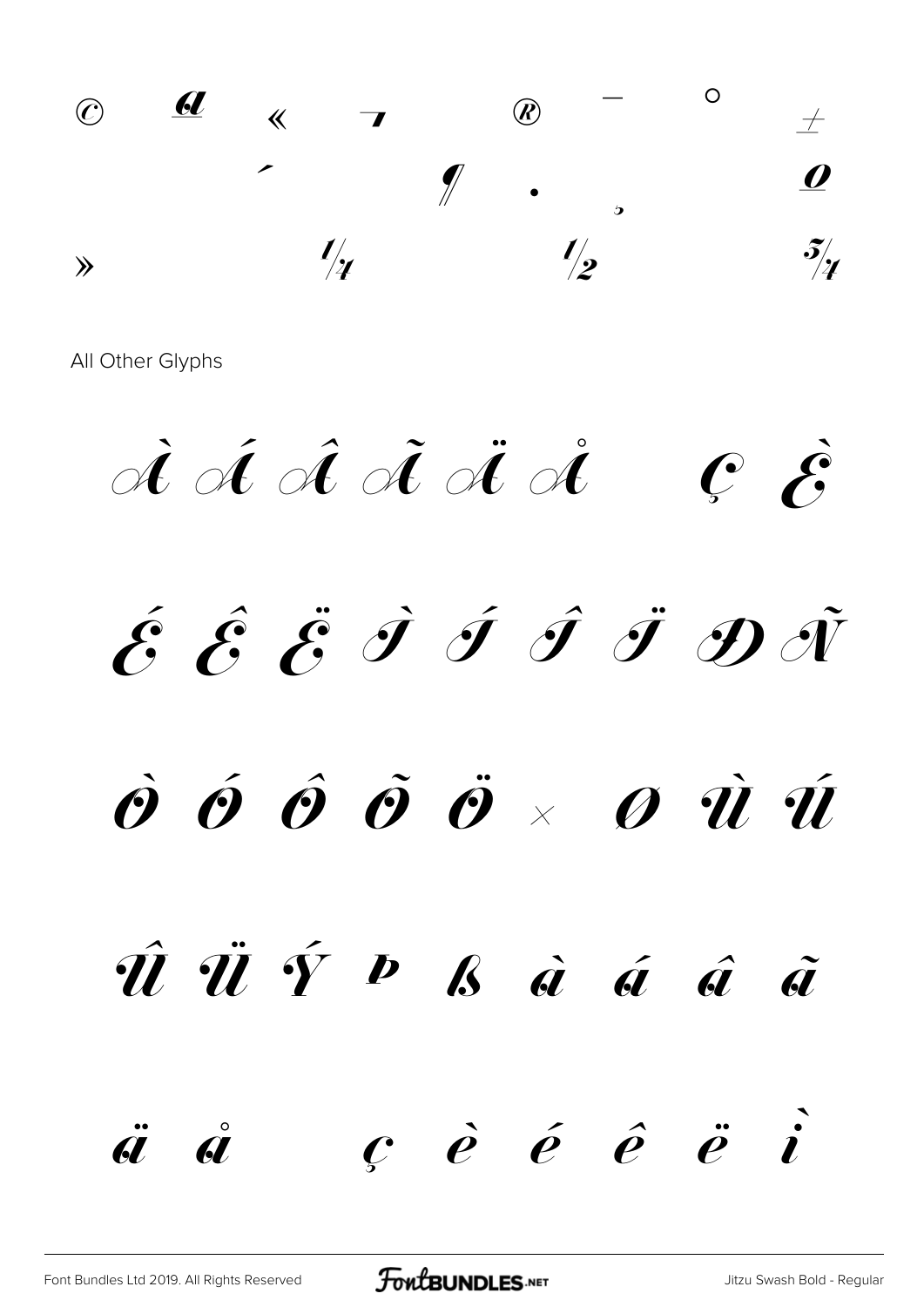# $\vec{i}$   $\hat{i}$   $\vec{d}$   $\vec{n}$   $\hat{o}$   $\hat{o}$   $\hat{o}$  $\ddot{o}$   $\div$   $o$   $\dot{u}$   $\acute{u}$   $\ddot{u}$   $\ddot{u}$   $\acute{y}$   $\dot{p}$

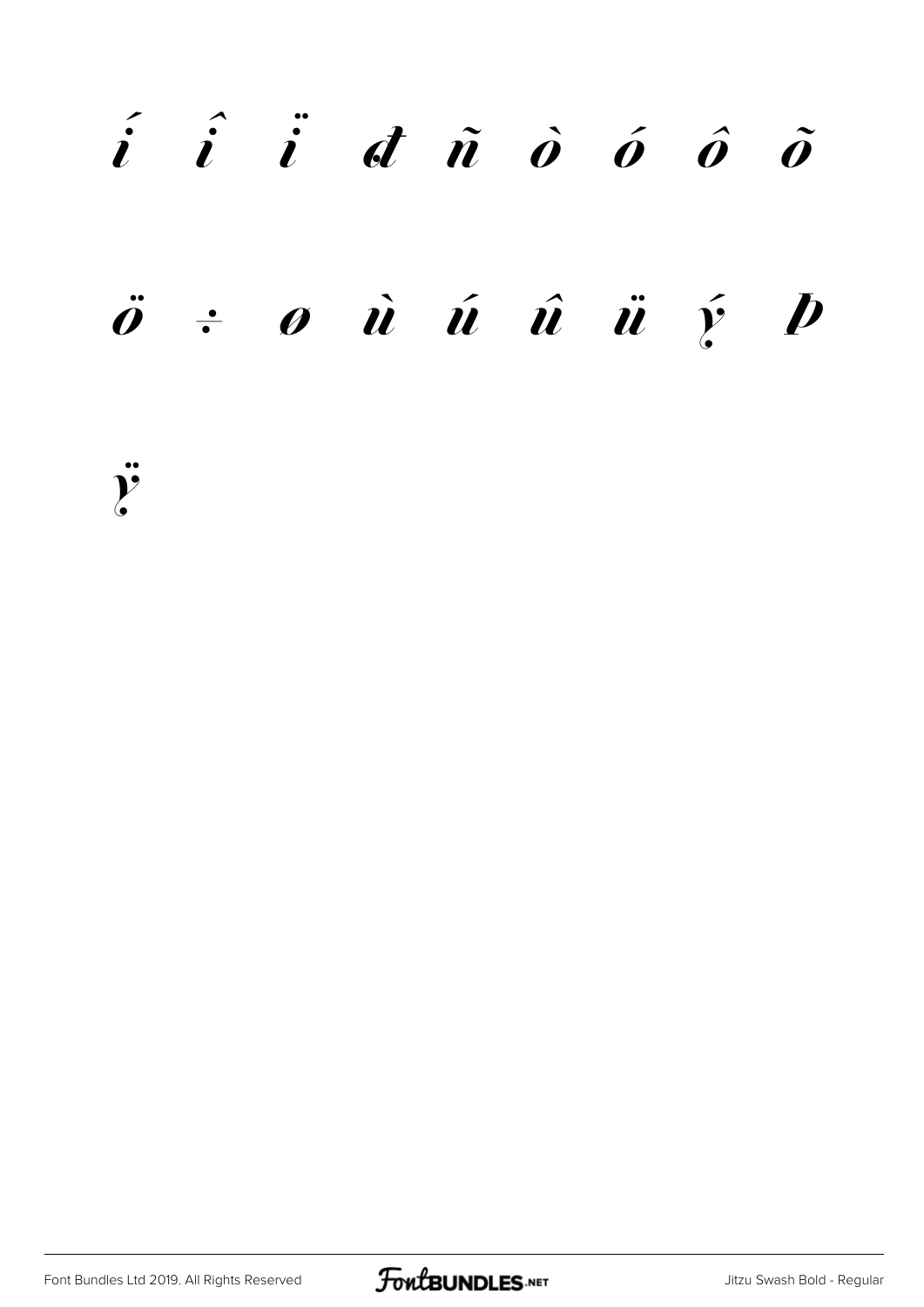### Jitzu Swash Display - Regular

**Uppercase Characters** 

AR DE FOJU J KL MOPQ R FUVIETZ

Lowercase Characters

abcdefghijklmnopq r s t uv wxy z

**Numbers** 

*01 234 567 89* 

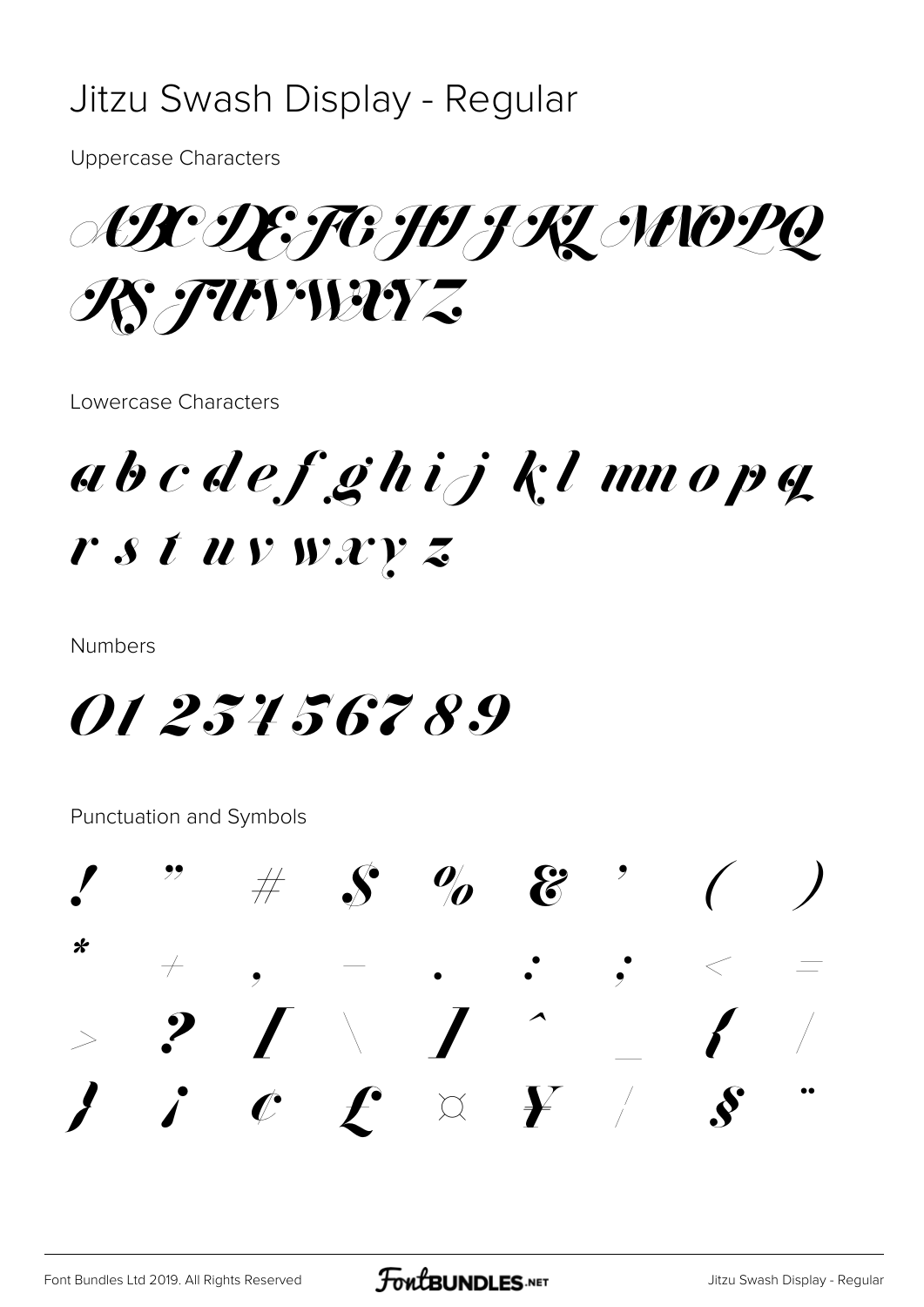$\circledcirc$   $\frac{d}{d}$   $\leftarrow$   $\bullet$   $\bullet$   $\circ$  $2 \quad 3 \quad 4 \quad 1 \quad 2 \quad 3$  $\frac{1}{4}$   $\frac{1}{2}$   $\frac{3}{4}$ 

 $\dot{\mathscr{A}}$   $\dot{\mathscr{A}}$   $\ddot{\mathscr{A}}$   $\dot{\mathscr{A}}$   $\ddot{\mathscr{C}}$   $\dot{\mathscr{E}}$  $\acute{\mathcal{E}}$   $\acute{\mathcal{E}}$   $\acute{\mathcal{E}}$   $\acute{\mathcal{I}}$   $\acute{\mathcal{I}}$   $\acute{\mathcal{I}}$   $\ddot{\mathcal{I}}$   $\ddot{\mathcal{D}}$   $\ddot{\mathcal{N}}$  $\dot{\mathcal{O}}$   $\acute{\mathcal{O}}$   $\dot{\mathcal{O}}$   $\ddot{\mathcal{O}}$   $\ddot{\mathcal{O}}$   $\times$   $\dot{\mathcal{O}}$   $\dot{\mathcal{U}}$   $\dot{\mathcal{U}}$ Û Ü Ý Þ ß à á â ã ä å ç è é ê ë ì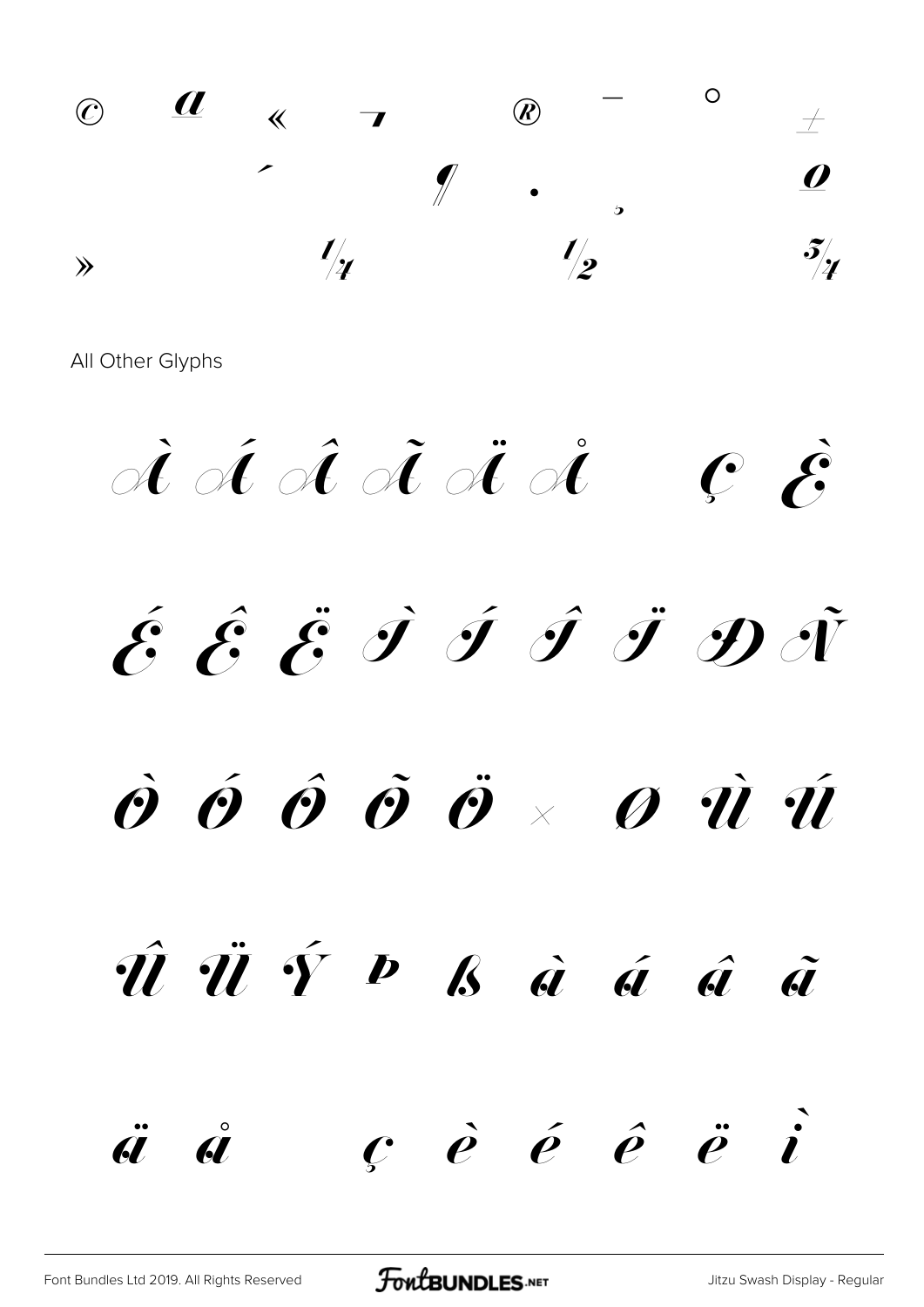# $\vec{i}$   $\hat{i}$   $\vec{d}$   $\vec{n}$   $\hat{o}$   $\hat{o}$   $\hat{o}$  $\ddot{o}$   $\dot{e}$   $o$   $\dot{u}$   $\dot{u}$   $\dot{u}$   $\dot{u}$   $\dot{y}$   $p$

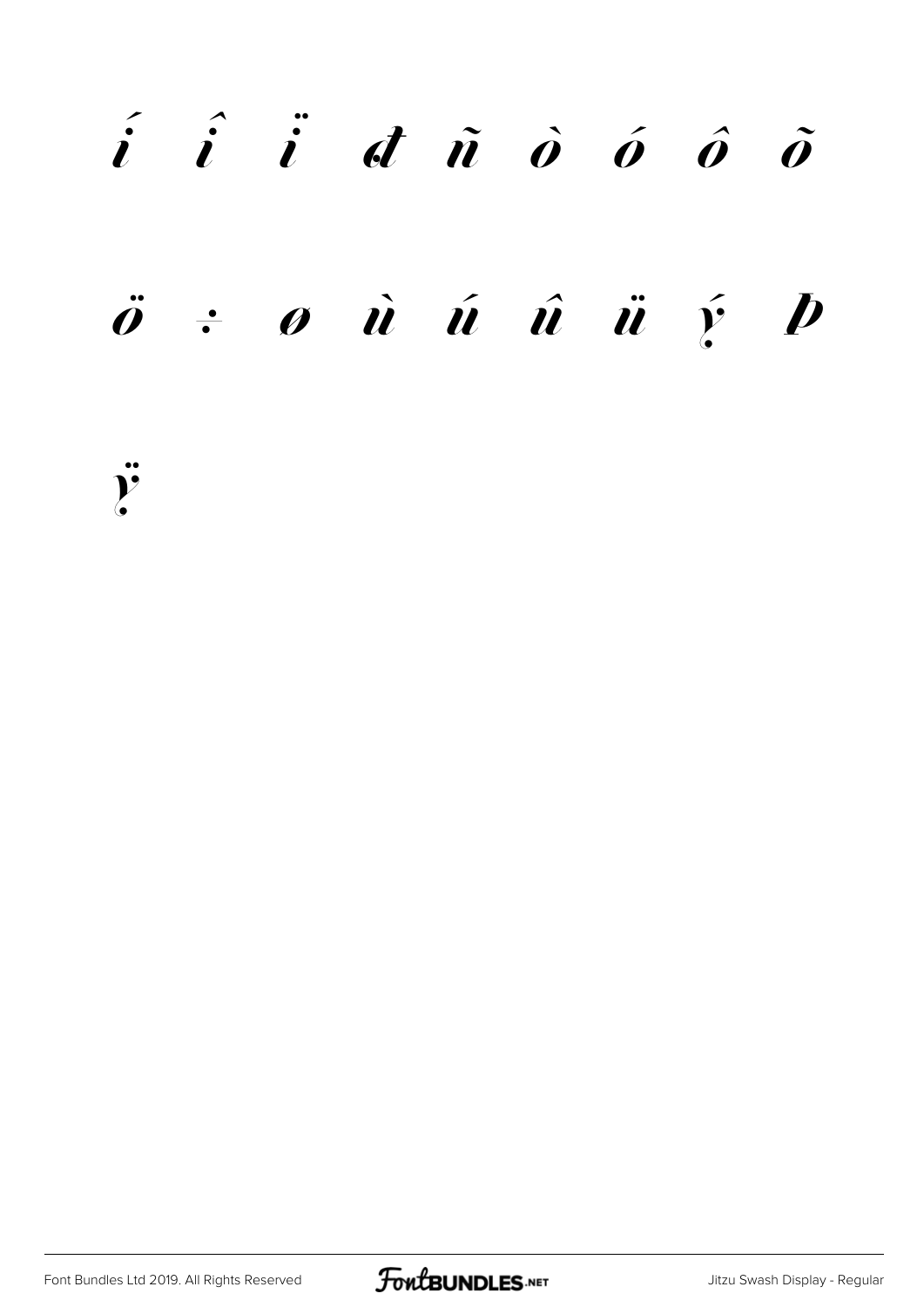### Jitzu Swash Medium - Regular

**Uppercase Characters** 

ARCIEFG FOJKZ MOPQ RS FUVWAYZ

Lowercase Characters

 $ab\ c\ de\ f\ g\ h\ i\ j\ k\ l\ mn\ o\ p\ q$  $r s t u v w x y z$ 

**Numbers** 

*01 234 567 8.9* 

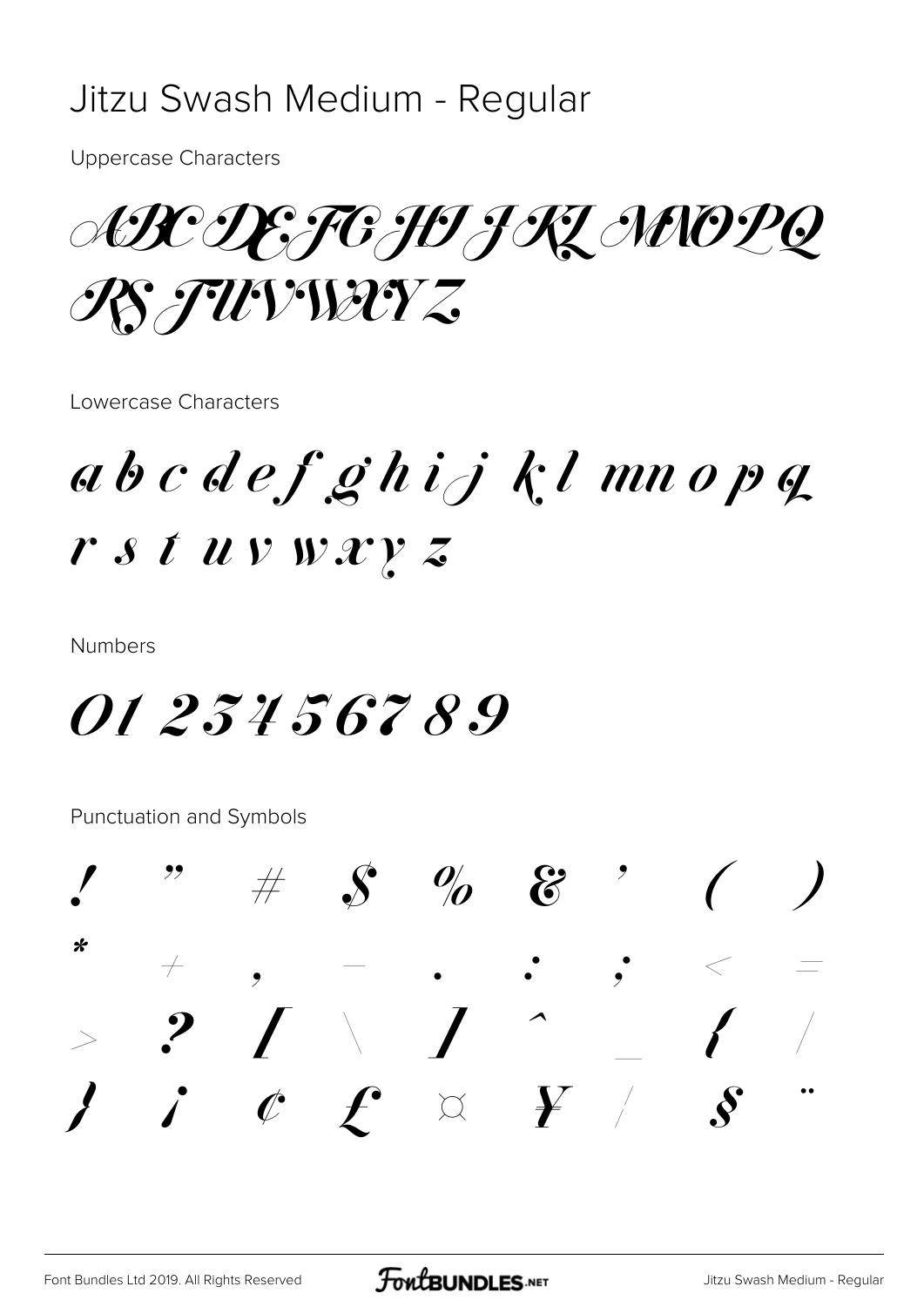© ª « ¬ ® ¯ ° ±  $2 \quad 3 \quad 2 \quad \mu \quad \ell \quad .$  $\frac{1}{4}$   $\frac{1}{2}$   $\frac{3}{4}$ 

 $\overrightarrow{A}$   $\overrightarrow{A}$   $\overrightarrow{A}$   $\overrightarrow{A}$   $\overrightarrow{C}$   $\overrightarrow{S}$  $\acute{\mathscr{E}} \hspace{1.9pt} \hat{\mathscr{E}} \hspace{1.9pt} \hat{\mathscr{F}} \hspace{1.9pt} \hat{\mathscr{F}} \hspace{1.9pt} \hat{\mathscr{F}} \hspace{1.9pt} \hat{\mathscr{F}} \hspace{1.9pt} \hat{\mathscr{F}} \hspace{1.9pt} \hat{\mathscr{F}} \hspace{1.9pt} \hat{\mathscr{F}} \hspace{1.9pt} \hat{\mathscr{F}}$  $\dot{\mathcal{O}}$   $\dot{\mathcal{O}}$   $\dot{\mathcal{O}}$   $\ddot{\mathcal{O}}$   $\dot{\mathcal{O}}$   $\times$   $\dot{\mathcal{O}}$   $\dot{\mathcal{U}}$   $\dot{\mathcal{U}}$ 

Û Ü Ý Þ ß à á â ã  $\ddot{a}$   $\dot{c}$   $\dot{e}$   $\acute{e}$   $\acute{e}$   $\ddot{e}$   $\ddot{i}$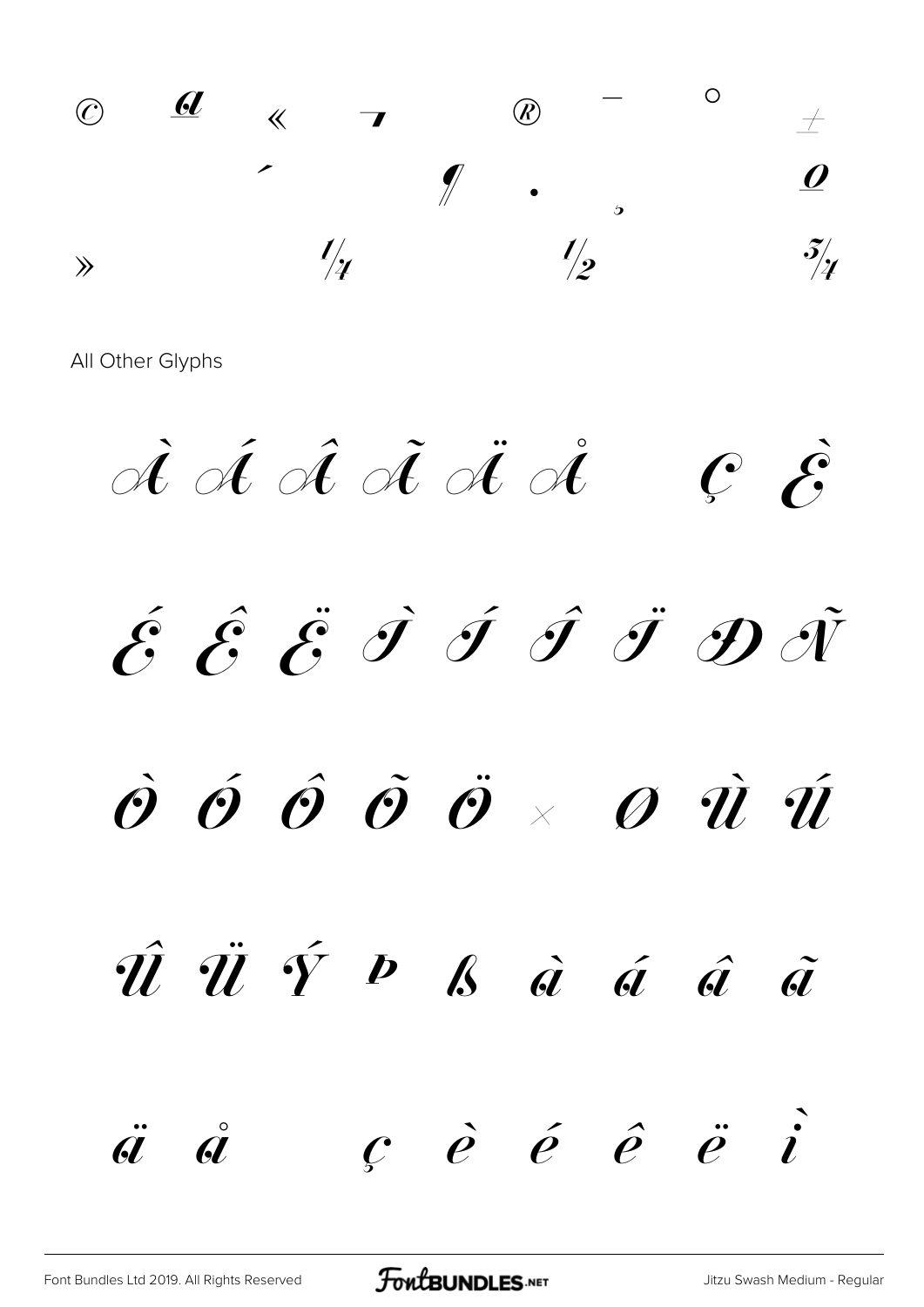# $\hat{i}$   $\hat{i}$   $\hat{d}$   $\hat{n}$   $\hat{o}$   $\hat{o}$   $\hat{o}$  $\ddot{o}$   $\div$   $o$   $\dot{u}$   $\acute{u}$   $\ddot{u}$   $\ddot{u}$   $\acute{y}$   $\dot{p}$

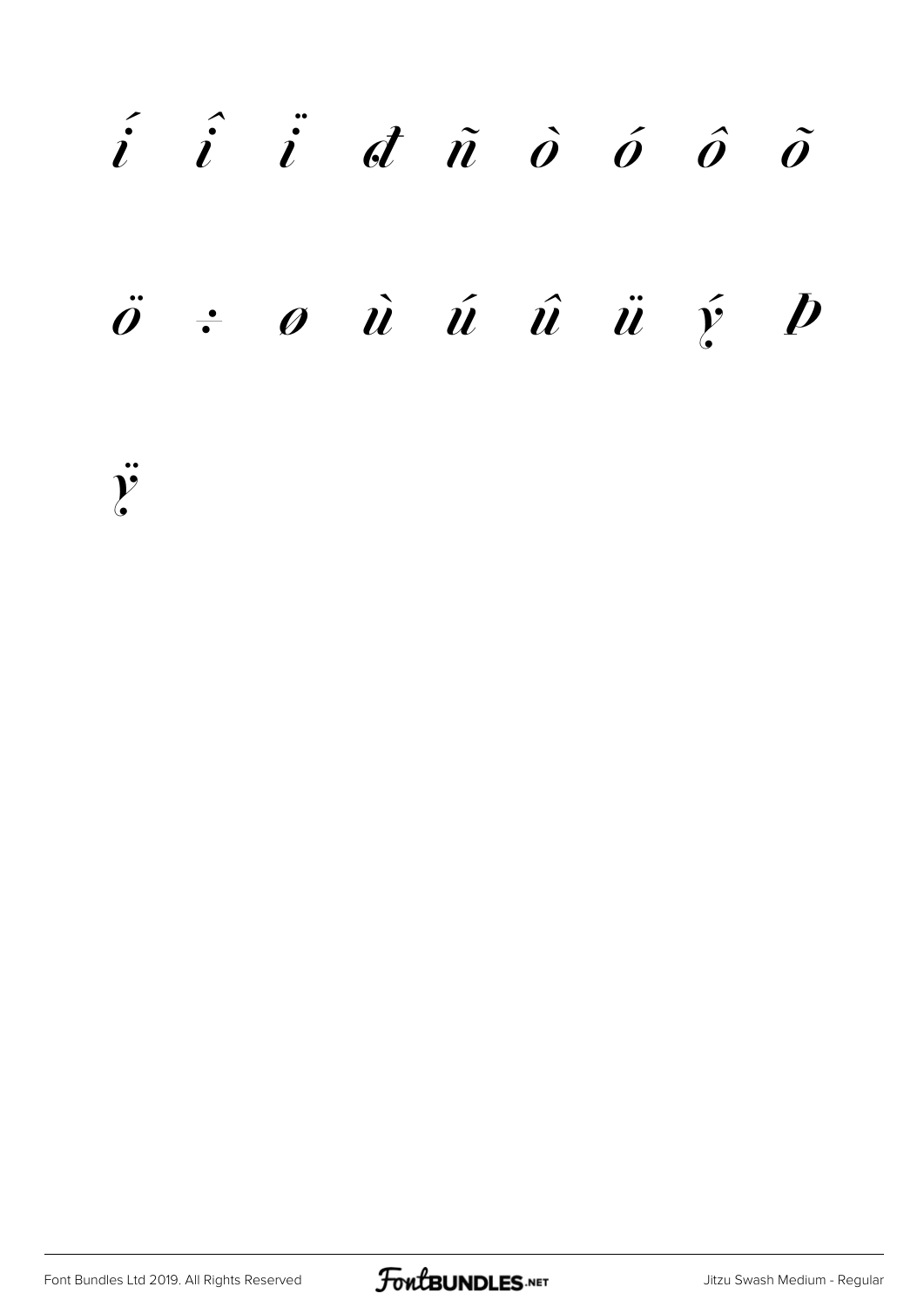### Jitzu Swash - Regular

**Uppercase Characters** 

ABC DE FG HI JRZ MNO PQ RS FUVWAYZ

Lowercase Characters

 $ab\ c\ de\ f\ g\ h\ i\ j\ k\ l\ mn\ o\ p\ q$  $r s t u v w x y z$ 

**Numbers** 

*0123456789* 

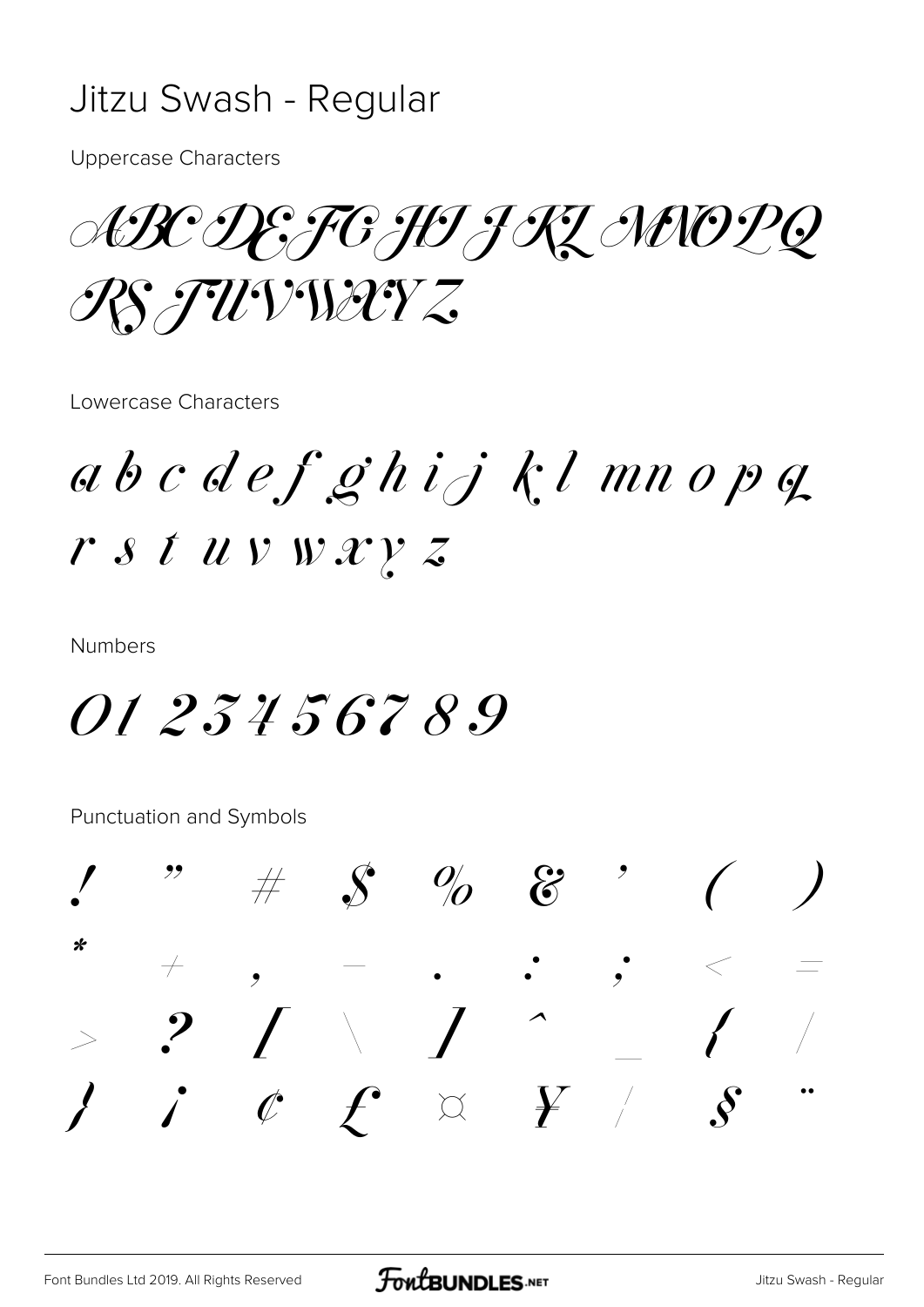© ª « ¬ ® ¯ ° ±  $2$   $3$   $\prime$   $\lrcorner$   $\lrcorner$   $\lrcorner$   $\lrcorner$   $\lrcorner$   $\lrcorner$  $\gg$   $\frac{l}{4}$   $\frac{l}{2}$   $\frac{3}{4}$ 

 $\overrightarrow{A}$   $\overrightarrow{A}$   $\overrightarrow{A}$   $\overrightarrow{A}$   $\overrightarrow{C}$   $\overrightarrow{S}$  $\acute{\mathscr{E}}$   $\acute{\mathscr{E}}$   $\acute{\mathscr{F}}$   $\acute{\mathscr{F}}$   $\acute{\mathscr{F}}$   $\acute{\mathscr{F}}$   $\ddot{\mathscr{F}}$   $\ddot{\mathscr{F}}$  $\dot{\mathcal{O}}$   $\acute{\mathcal{O}}$   $\mathcal{\tilde{O}}$   $\mathcal{\tilde{O}}$   $\times$   $\mathcal{\tilde{O}}$   $\dot{\mathcal{U}}$   $\dot{\mathcal{\tilde{U}}}$  $\hat{u}$   $\ddot{v}$   $\acute{v}$   $\dot{\beta}$   $\dot{\alpha}$   $\dot{\alpha}$   $\ddot{\alpha}$   $\ddot{\alpha}$  $\ddot{a}$   $\ddot{a}$   $\alpha$   $\dot{c}$   $\dot{e}$   $\dot{e}$   $\ddot{e}$   $\ddot{e}$   $\dot{i}$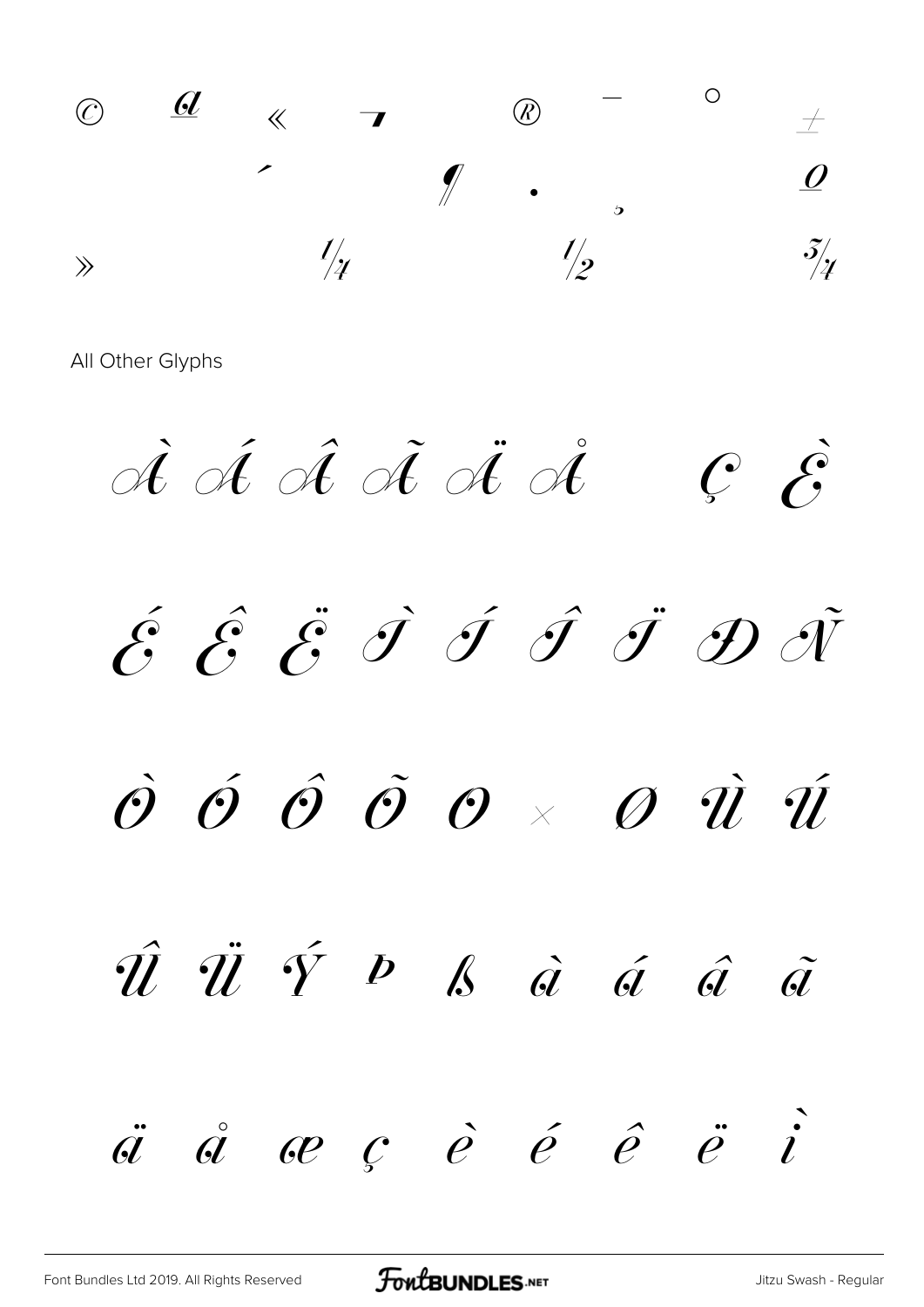$\begin{array}{ccc} \hat{i} & \hat{i} & \hat{i} & d \hat{n} & \hat{o} & \hat{o} & \hat{o} \end{array}$  $\ddot{o}$   $\div$   $\phi$   $\dot{u}$   $\acute{u}$   $\ddot{u}$   $\ddot{u}$   $\acute{y}$   $\dot{p}$ 

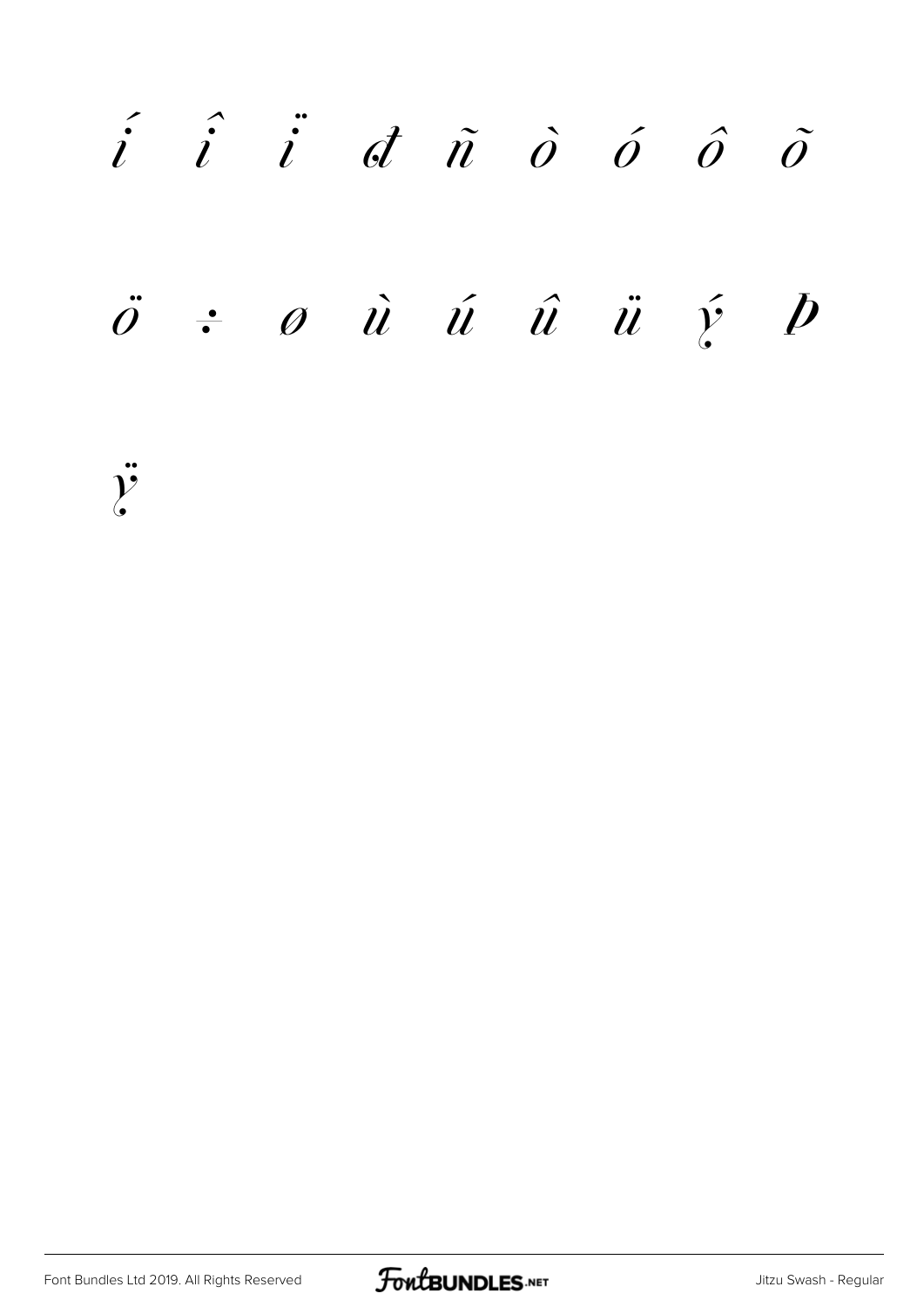### Jitzu Black - Regular

**Uppercase Characters** 

## *ABCDEFGHIT KLMIOPQ RSTUUUXYZ*

Lowercase Characters

### abcdef ghijklumopq rstuvwxyz

**Numbers** 

*01 234 567 89* 

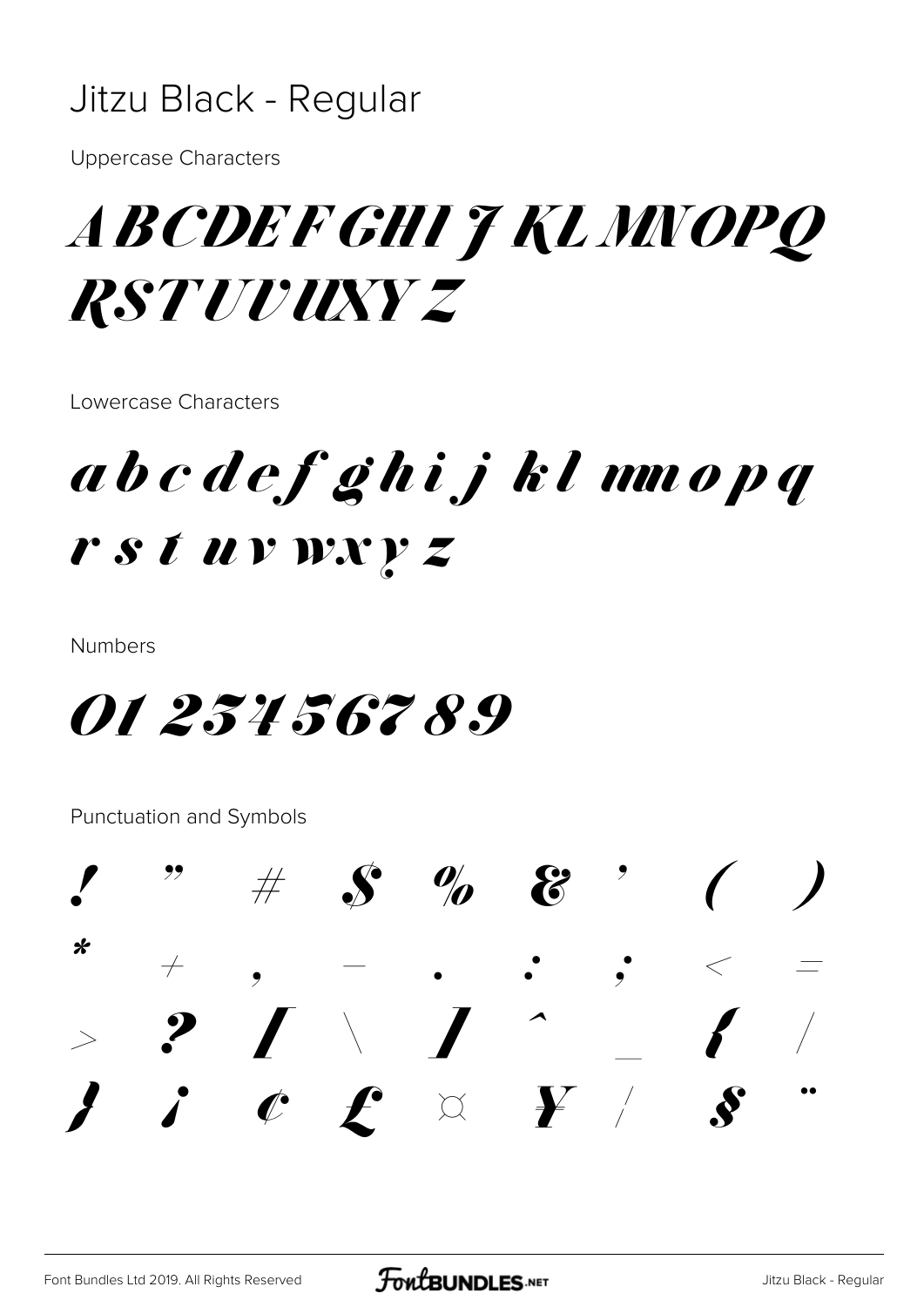

# À Á Â Ã Ä Å Æ Ç È  $\acute{E}$   $\acute{E}$   $\ddot{I}$   $\acute{I}$   $\acute{I}$   $\ddot{I}$   $\ddot{D}$   $\ddot{N}$  $\dot{\boldsymbol{0}}$   $\acute{\boldsymbol{0}}$   $\boldsymbol{0}$   $\ddot{\boldsymbol{0}}$   $\ddot{\boldsymbol{0}}$   $\times$   $\boldsymbol{0}$   $\dot{\boldsymbol{U}}$   $\acute{\boldsymbol{U}}$ Û Ü Ý Þ ß à á â ã  $\ddot{a}$   $\dot{a}$   $\dot{c}$   $\dot{c}$   $\dot{c}$   $\ddot{c}$   $\ddot{c}$   $\ddot{c}$   $\ddot{c}$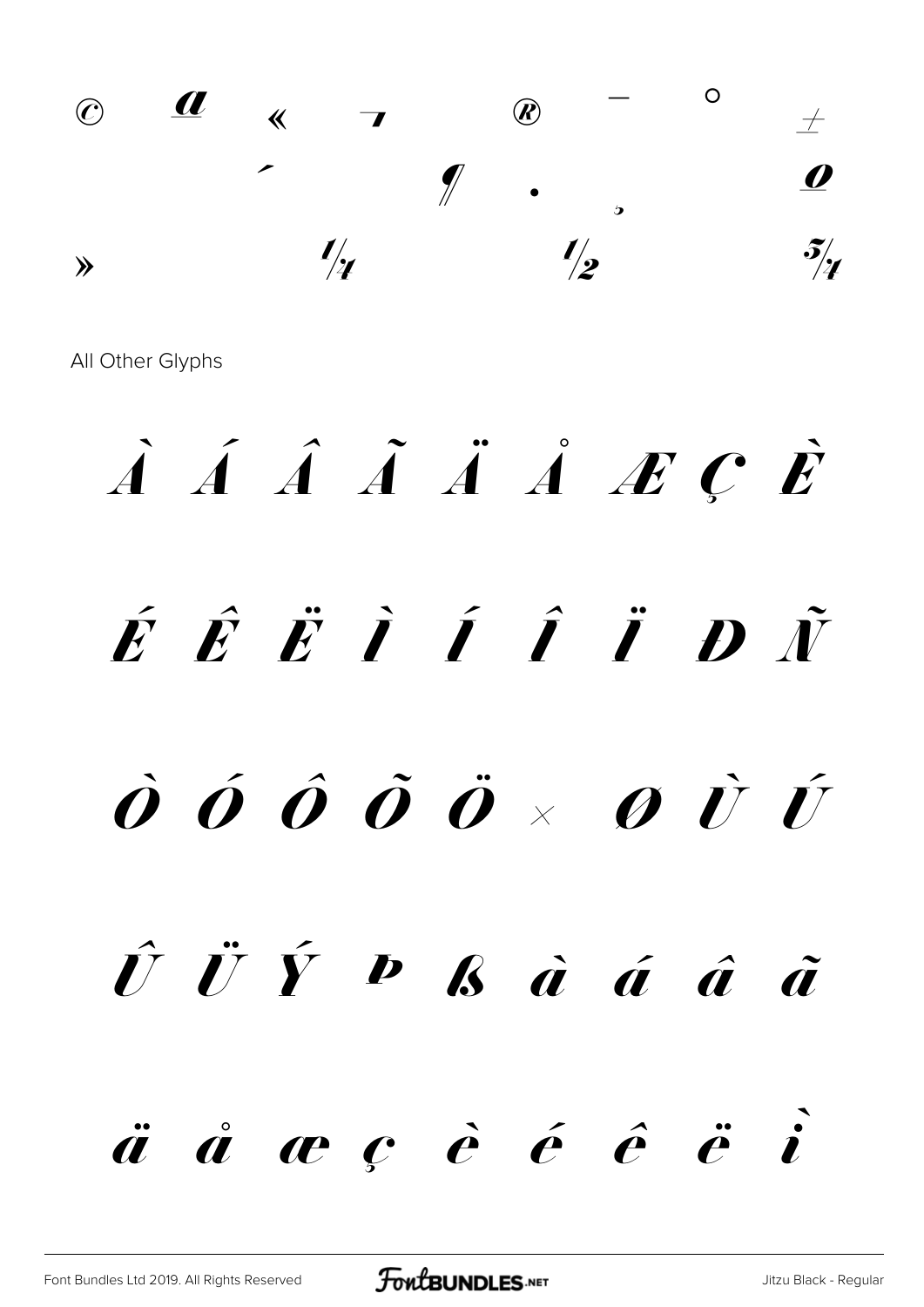## í î ï ð ñ ò ó ô õ

## $\ddot{o}$   $\div$   $o$   $\dot{u}$   $\acute{u}$   $\ddot{u}$   $\ddot{u}$   $\acute{y}$   $\dot{p}$



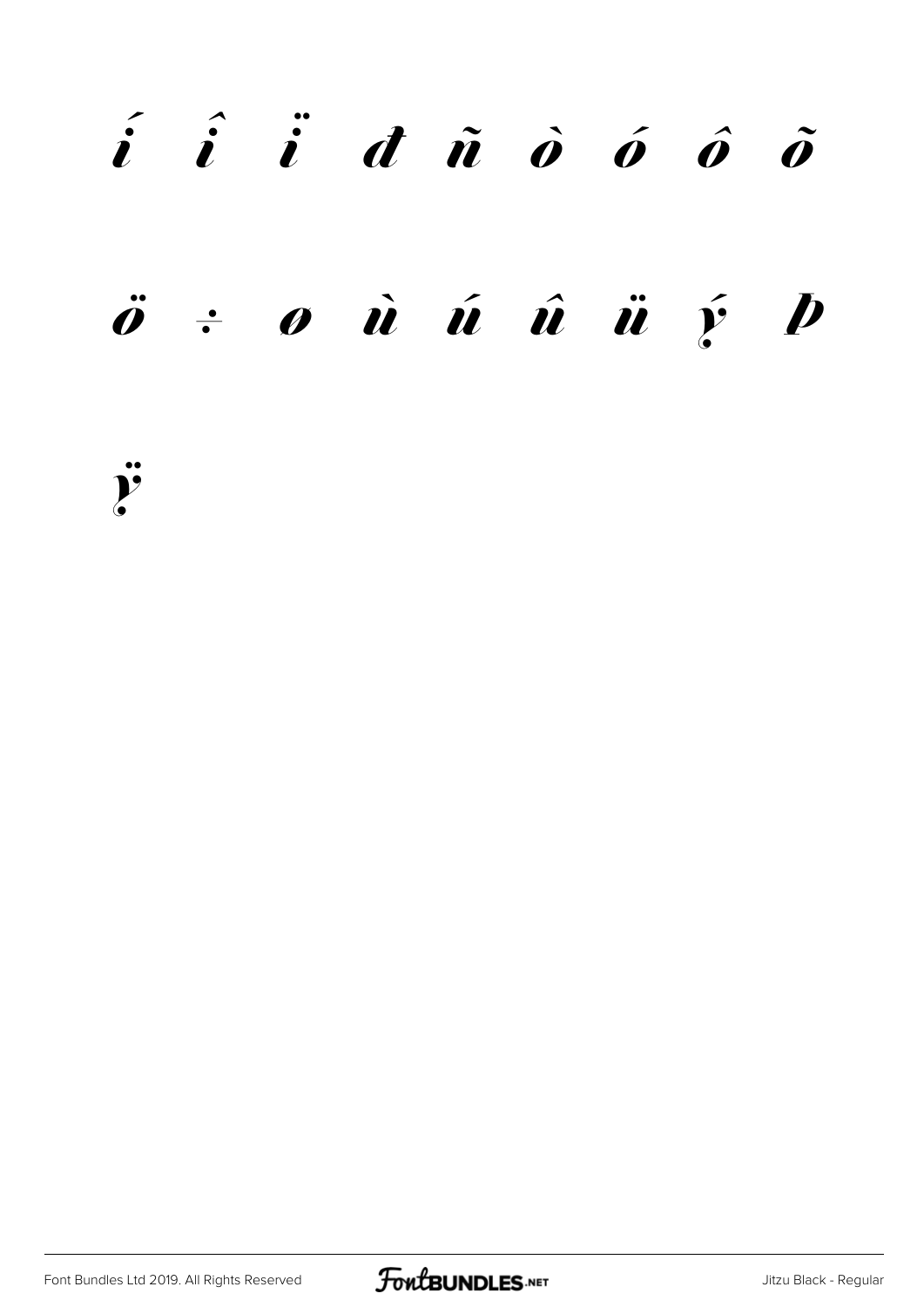### Jitzu Bold - Regular

**Uppercase Characters** 

## *ABCDEFGHIT KLMNOPQ RSTUUUXYZ*

Lowercase Characters

abcdef ghijklmnopq rstuvwxyz

**Numbers** 

*01 234 567 89* 

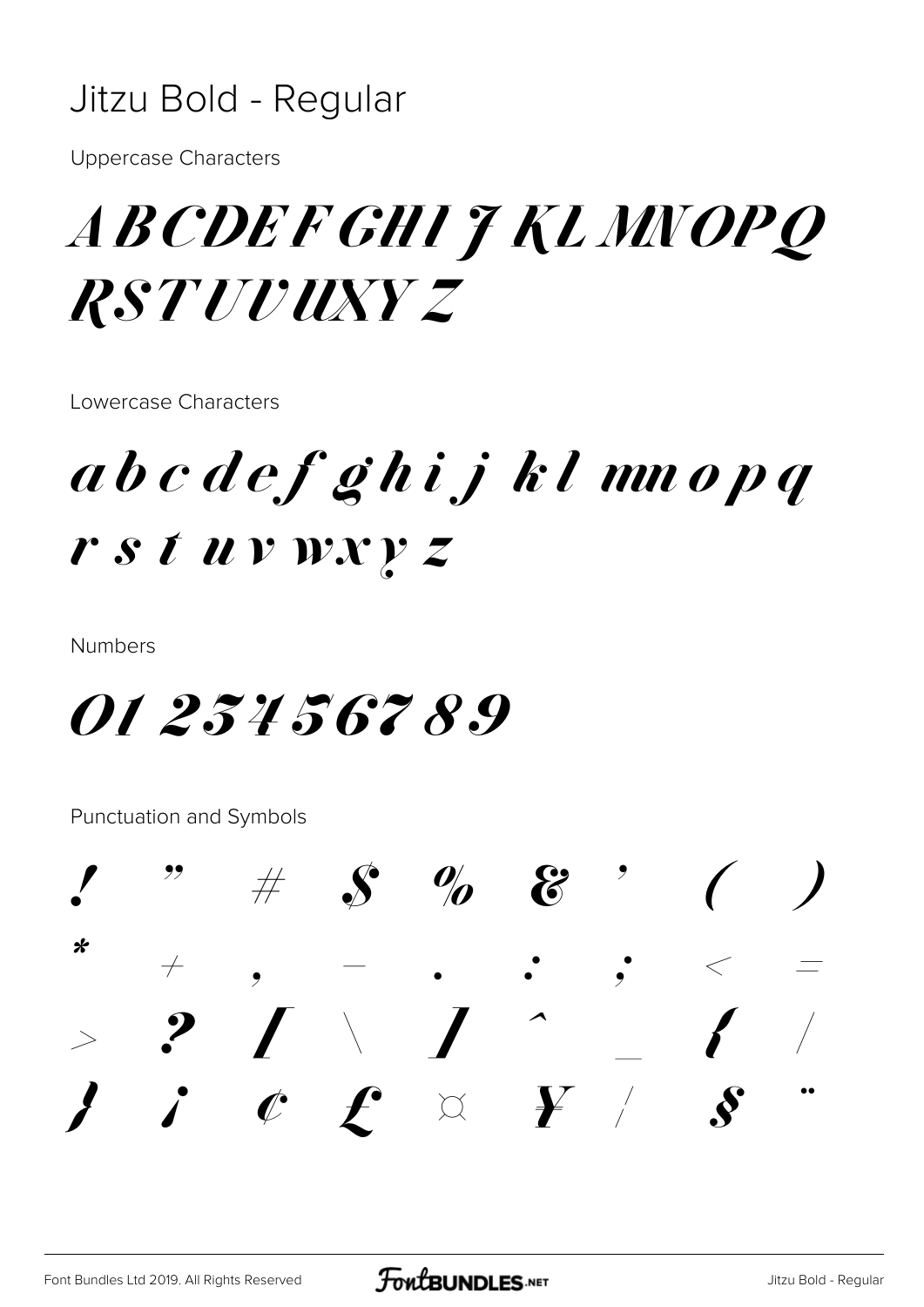

À Á Â Ã Ä Å Æ Ç È  $\acute{E}$   $\acute{E}$   $\ddot{I}$   $\acute{I}$   $\acute{I}$   $\ddot{I}$   $\ddot{D}$   $\ddot{N}$  $\dot{\bm{O}}$   $\hat{\bm{O}}$   $\hat{\bm{O}}$   $\hat{\bm{O}}$   $\ddot{\bm{O}}$   $\times$   $\bm{O}$   $\dot{\bm{U}}$   $\hat{\bm{U}}$  $\hat{U}$   $\ddot{U}$   $\hat{Y}$   $\hat{P}$   $\hat{B}$   $\dot{a}$   $\dot{a}$   $\hat{a}$   $\hat{a}$   $\hat{a}$  $\ddot{a}$   $\dot{a}$   $\dot{c}$   $\dot{c}$   $\dot{e}$   $\dot{e}$   $\ddot{e}$   $\dot{c}$   $\dot{c}$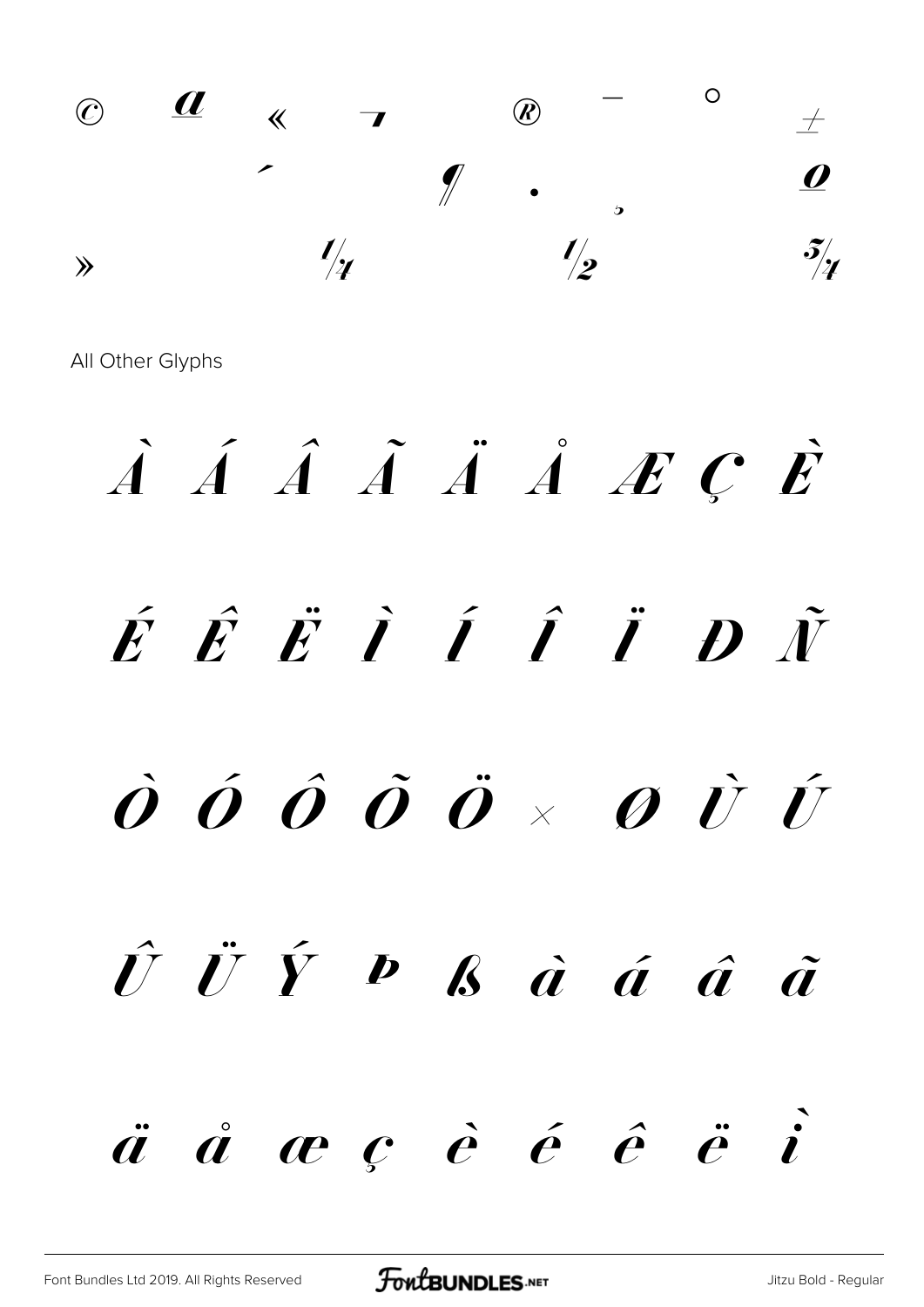# í î ï ð ñ ò ó ô õ  $\ddot{o}$   $\div$   $o$   $\dot{u}$   $\acute{u}$   $\ddot{u}$   $\ddot{u}$   $\acute{y}$   $\dot{p}$

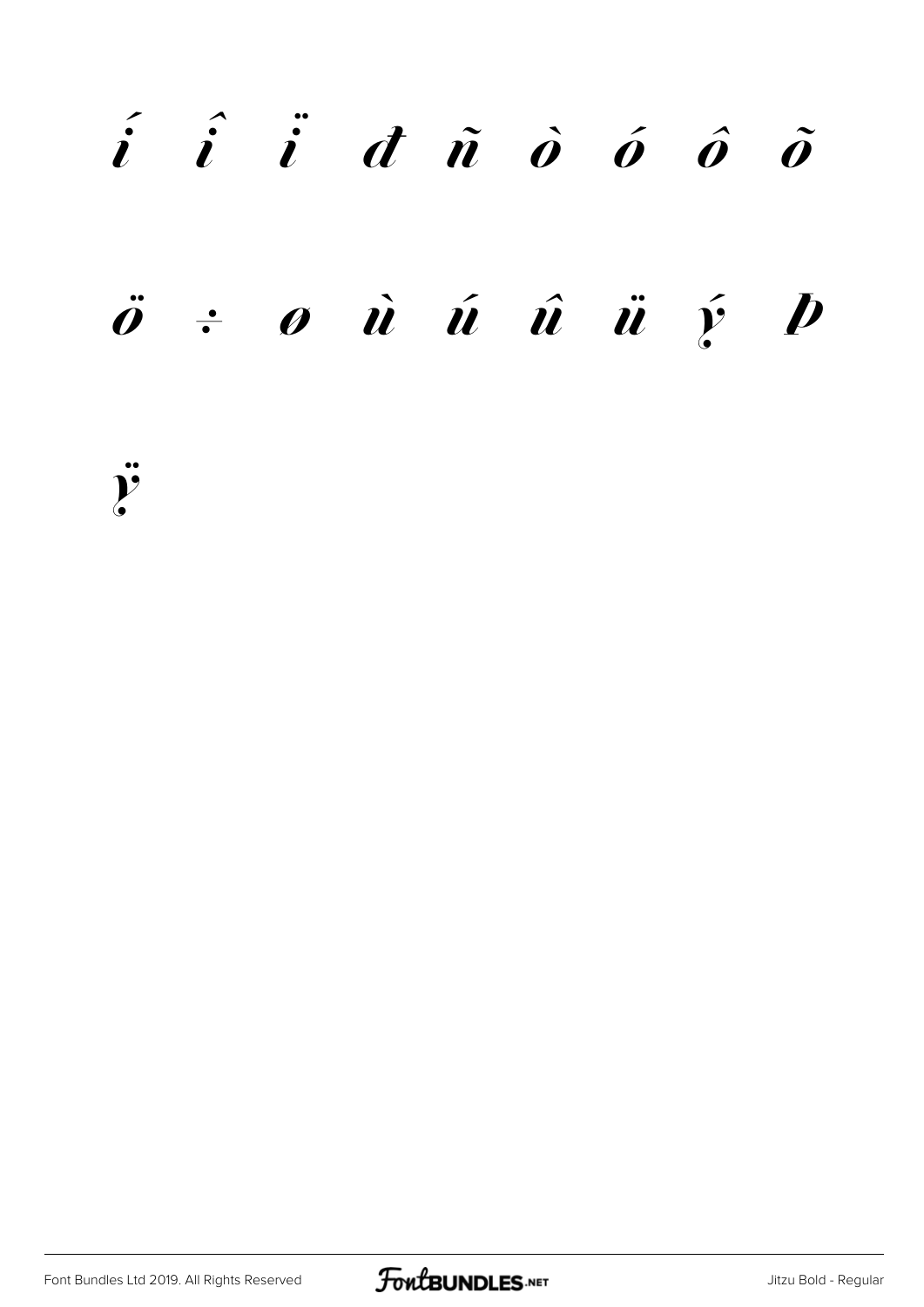### Jitzu Display - Regular

**Uppercase Characters** 

## *ABCDEFGHIT KLMNOPQ RSTUUUXYZ*

Lowercase Characters

abcdef ghijklmnopq rstuvwxyz

**Numbers** 

*01 234 567 89* 

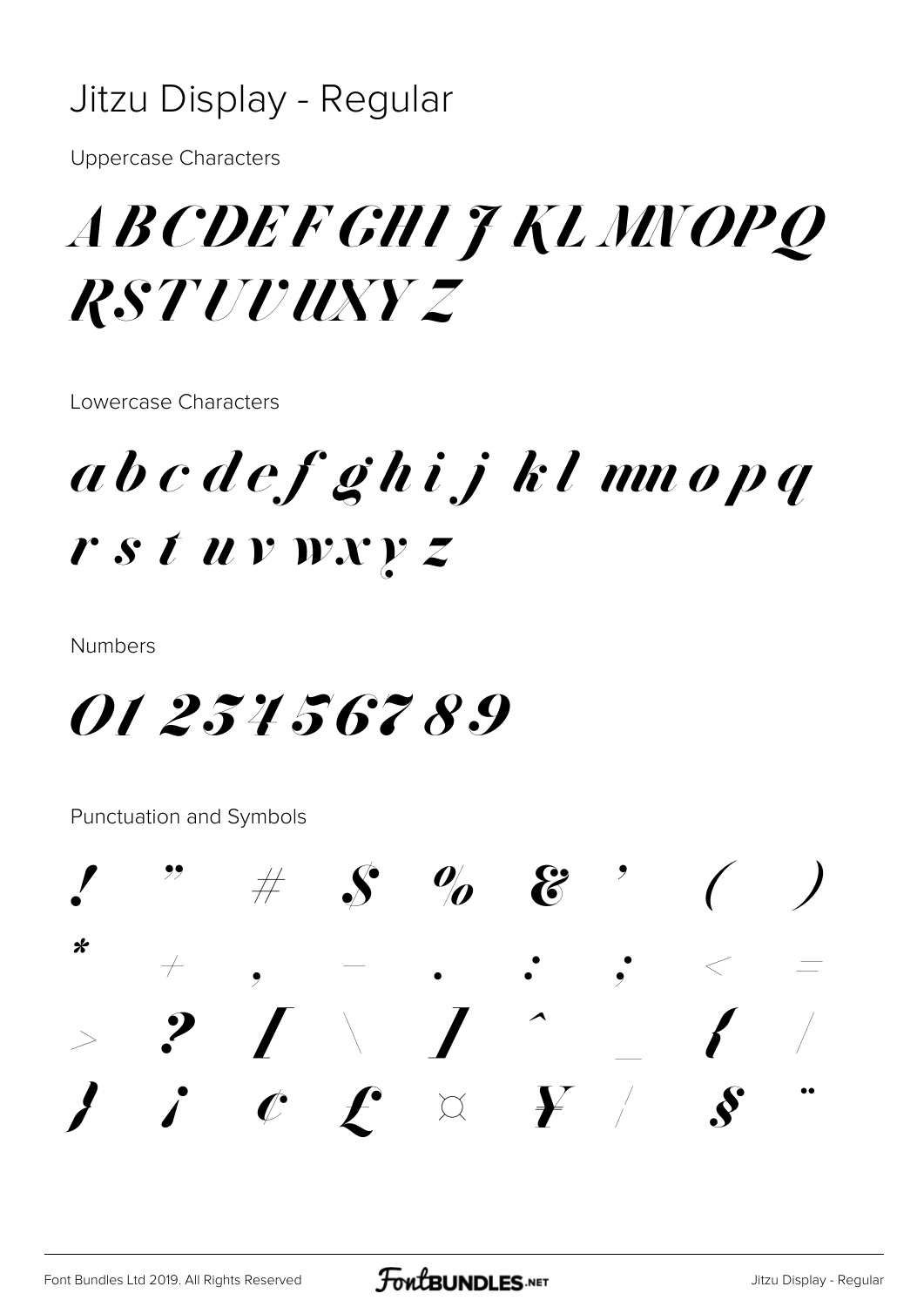

À Á Â Ã Ä Å Æ Ç È  $\acute{E}$   $\acute{E}$   $\ddot{I}$   $\acute{I}$   $\acute{I}$   $\ddot{I}$   $\ddot{D}$   $\ddot{N}$  $\dot{\bm{O}}$   $\hat{\bm{O}}$   $\hat{\bm{O}}$   $\hat{\bm{O}}$   $\hat{\bm{O}}$   $\times$   $\bm{O}$   $\hat{\bm{U}}$   $\hat{\bm{U}}$  $\hat{U}$   $\ddot{U}$   $\hat{Y}$   $\hat{P}$   $\hat{B}$   $\dot{a}$   $\dot{a}$   $\hat{a}$   $\hat{a}$   $\hat{a}$  $\ddot{a}$   $\dot{a}$   $\dot{c}$   $\dot{c}$   $\dot{c}$   $\ddot{c}$   $\ddot{c}$   $\ddot{c}$   $\ddot{c}$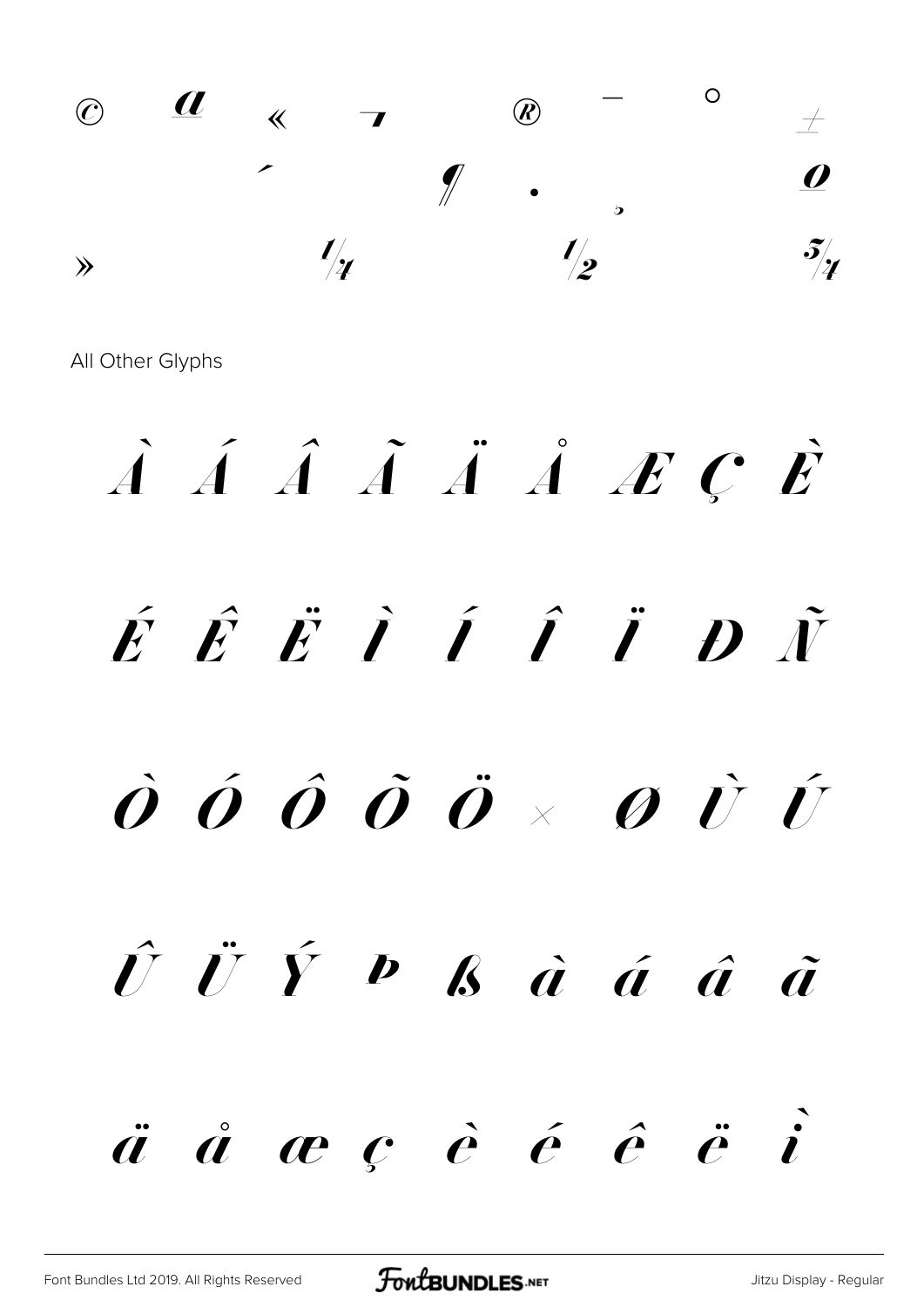## í î ï ð ñ ò ó ô õ  $\ddot{o}$   $\div$   $o$   $\dot{u}$   $\acute{u}$   $\ddot{u}$   $\ddot{u}$   $\acute{y}$   $\dot{p}$

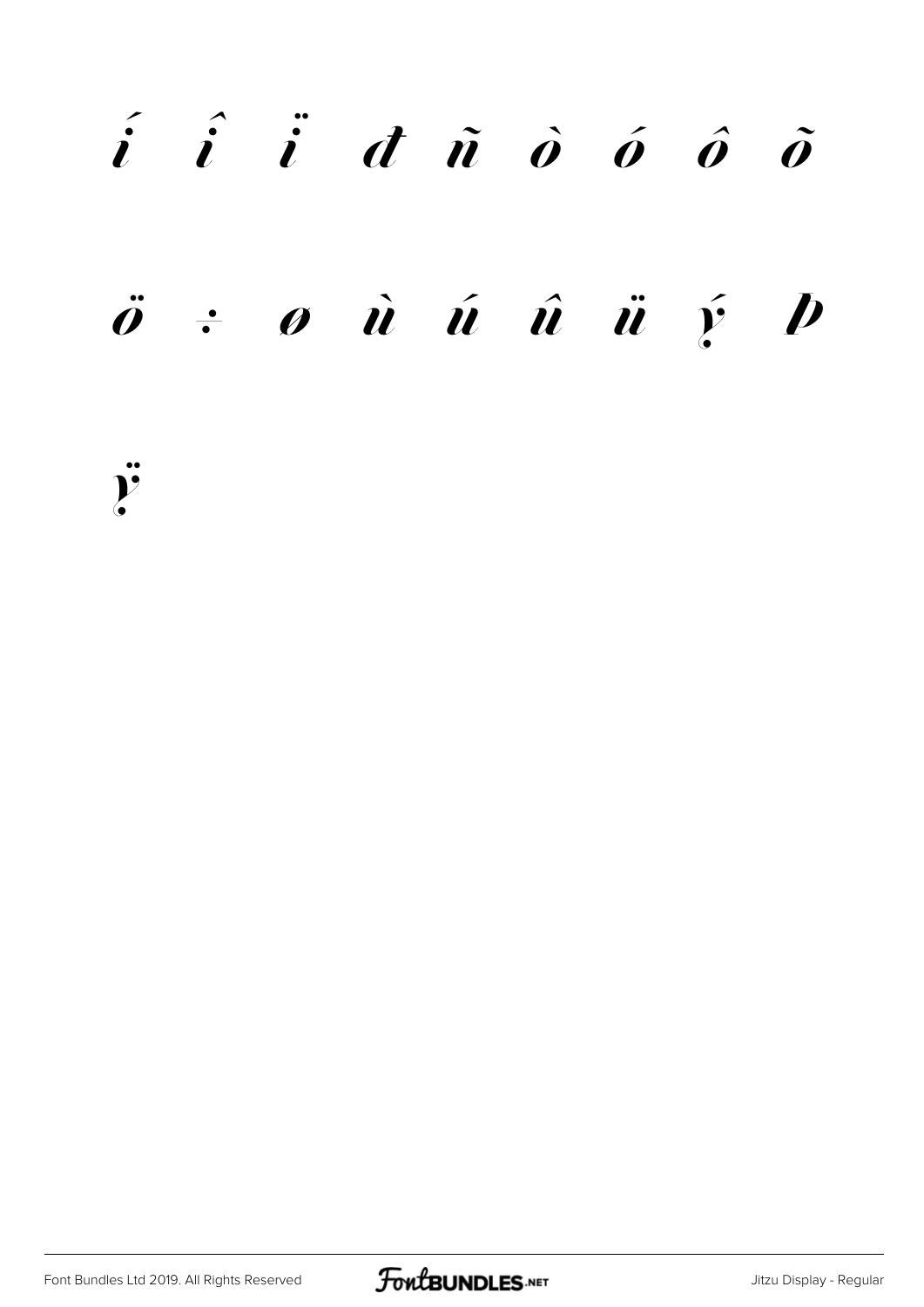### Jitzu Medium - Regular

**Uppercase Characters** 

## *ABCDEFGHIJKLMNOPQ RSTUUUXYZ*

Lowercase Characters

abcdef ghijklmnopq rstuvwxyz

**Numbers** 

*01 234 567 89* 

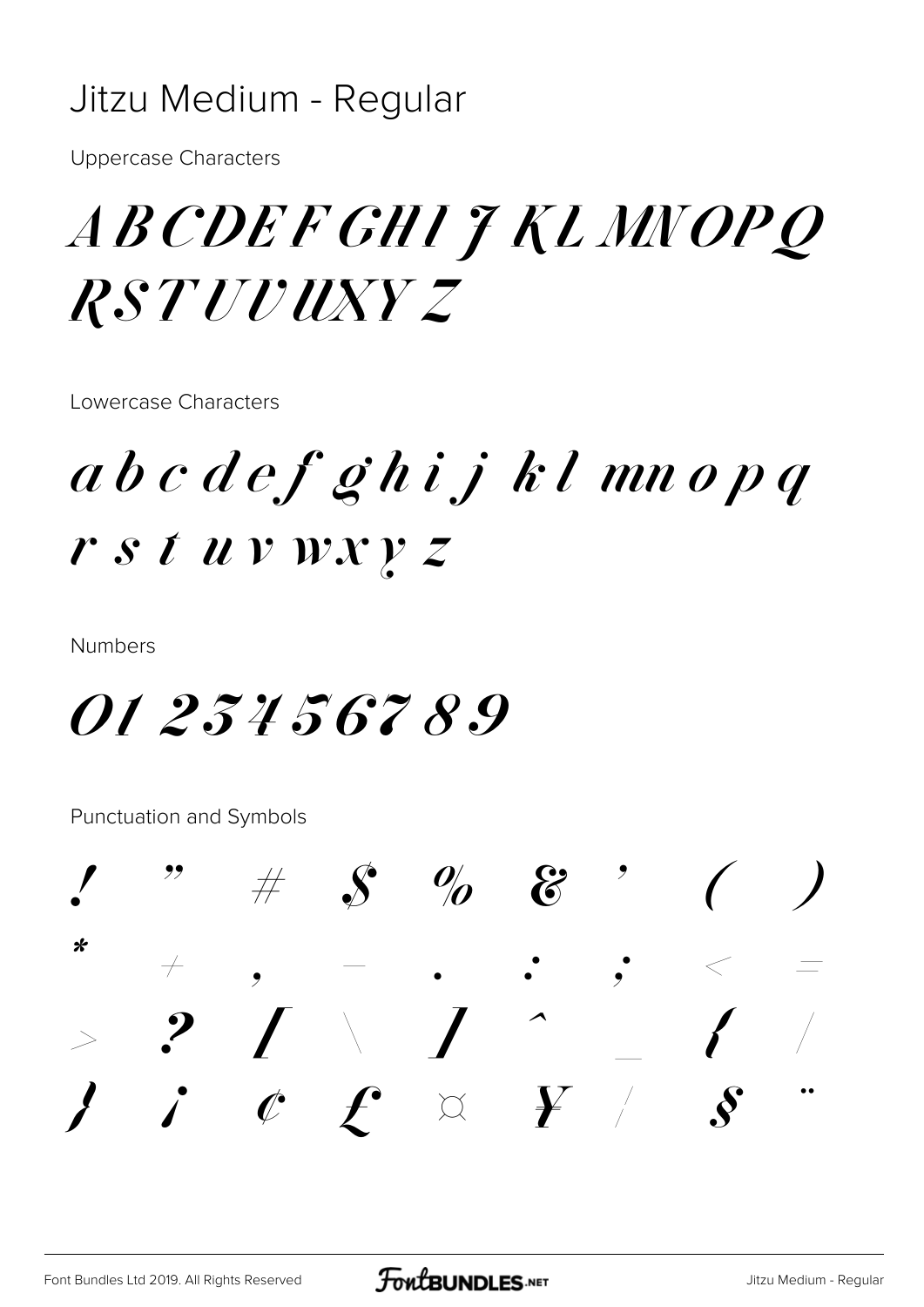

 $\hat{A}$   $\hat{A}$   $\hat{A}$   $\hat{A}$   $\hat{A}$   $\hat{A}$   $\hat{B}$   $\hat{C}$   $\hat{E}$  $\acute{E}$   $\acute{E}$   $\ddot{I}$   $\acute{I}$   $\acute{I}$   $\ddot{I}$   $\ddot{D}$   $\ddot{N}$  $\dot{\bm{O}}$   $\hat{\bm{O}}$   $\hat{\bm{O}}$   $\hat{\bm{O}}$   $\hat{\bm{O}}$   $\times$   $\bm{O}$   $\hat{\bm{U}}$   $\hat{\bm{U}}$  $\hat{U}$   $\ddot{U}$   $\hat{Y}$   $\hat{P}$   $\hat{B}$   $\dot{a}$   $\dot{a}$   $\hat{a}$   $\hat{a}$   $\hat{a}$   $\hat{a}$  $\ddot{a}$   $\dot{a}$   $\dot{c}$   $\dot{e}$   $\dot{e}$   $\dot{e}$   $\ddot{e}$   $\dot{c}$   $\dot{c}$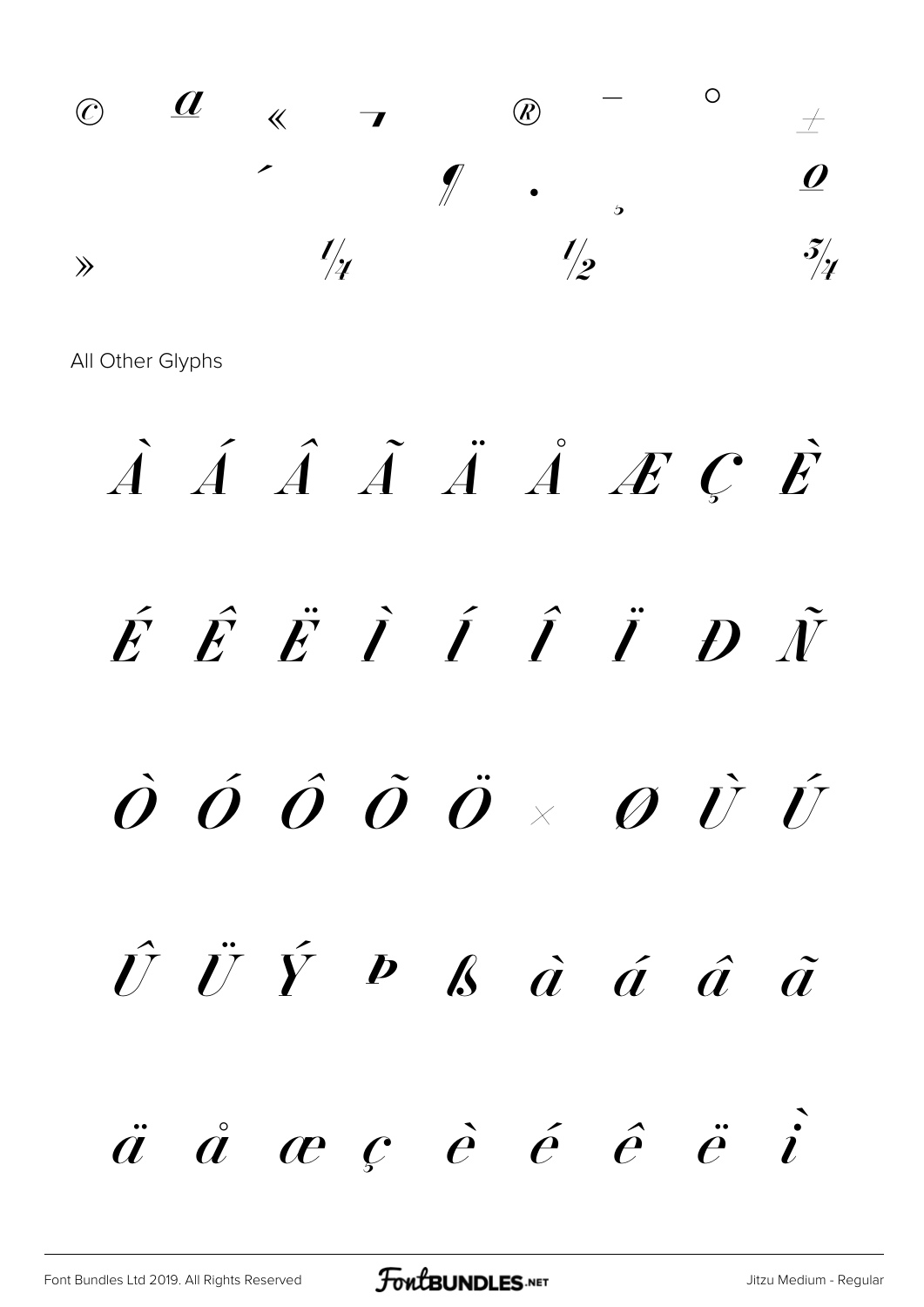## $\hat{i}$   $\hat{i}$   $\hat{d}$   $\hat{n}$   $\hat{o}$   $\hat{o}$   $\hat{o}$

## $\ddot{o}$   $\div$   $o$   $\dot{u}$   $\acute{u}$   $\ddot{u}$   $\ddot{u}$   $\acute{y}$   $D$

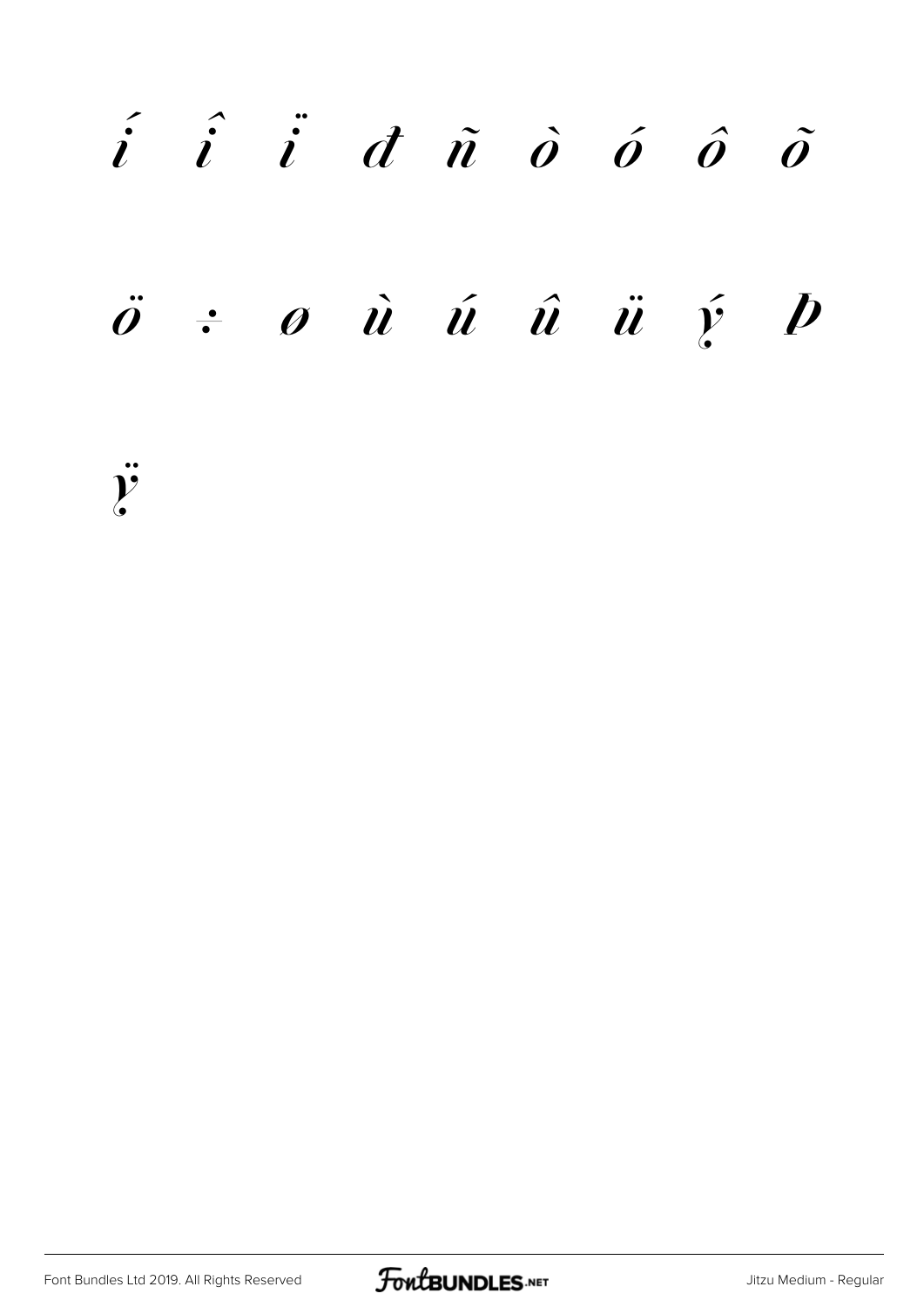### Jitzu - Regular

**Uppercase Characters** 

## *ABCDEFGHIJKLMNOPQ RSTUUUXYZ*

Lowercase Characters

 $a\,b\,c\,d\,e f$  ghij kl mnopq r s t uv wx y z

**Numbers** 

*0123456789* 

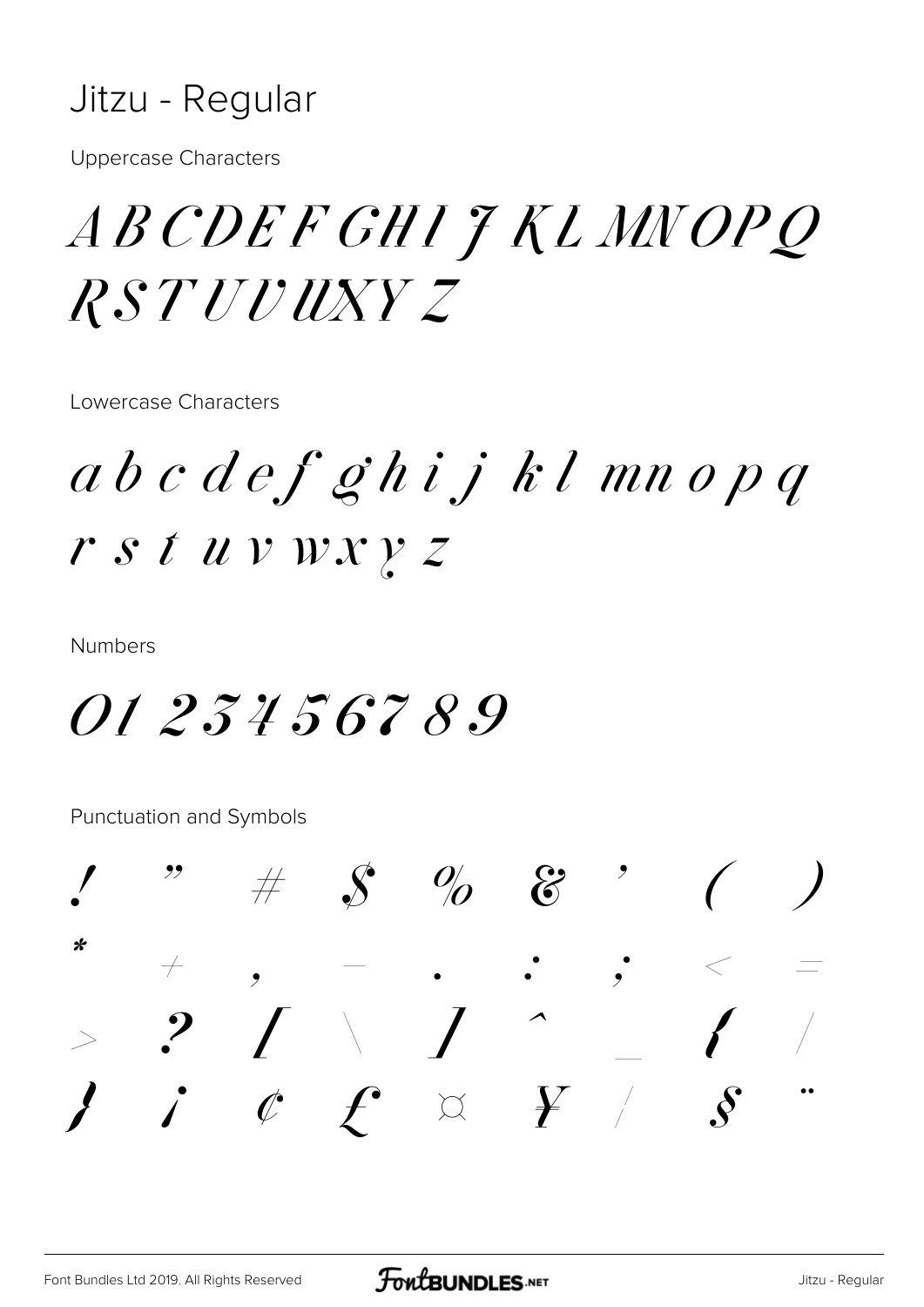© ª « ¬ ® ¯ ° ± ² ³ ´ µ ¶ · ¸ ¹ º  $\gg$   $\frac{l}{4}$   $\frac{l}{2}$   $\frac{3}{4}$ 

À Á Â Ã Ä Å Æ Ç È  $\acute{E}$   $\acute{E}$   $\ddot{I}$   $\acute{I}$   $\acute{I}$   $\ddot{I}$   $\ddot{D}$   $\ddot{\acute{V}}$  $\dot O$   $\dot O$   $\ddot O$   $\ddot O$   $\times$   $\dot O$   $\dot U$  $\hat{U}$   $\ddot{U}$   $\hat{Y}$   $\hat{P}$   $\hat{\mathcal{B}}$   $\hat{\mathcal{C}}$   $\hat{\mathcal{C}}$   $\hat{\mathcal{C}}$   $\hat{\mathcal{C}}$   $\hat{\mathcal{C}}$   $\hat{\mathcal{C}}$  $\ddot{a}$   $\ddot{a}$   $\alpha$   $c$   $\dot{e}$   $\acute{e}$   $\acute{e}$   $\ddot{e}$   $\ddot{i}$